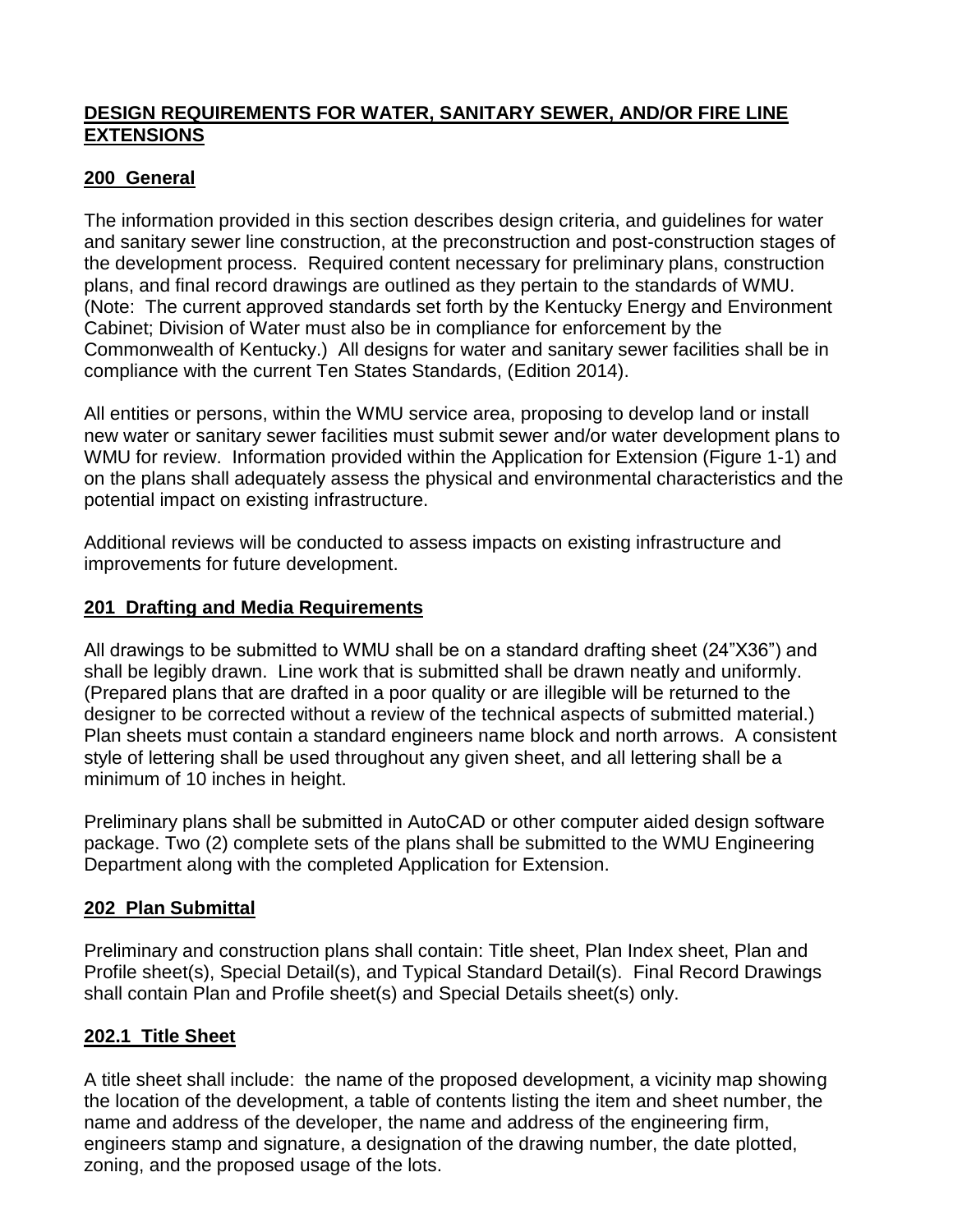## **202.2 Plan Index Sheet**

A plan index sheet shall contain reference to location(s) for profiling the water, sanitary sewer, and/or fire line extension(s) on each plan sheet if the profile is on a separate sheet. (Note: The plan index sheet may reside on the project map, or on the title sheet, for smaller developments.)

## **202.3 Plan and Profile Sheet(s)**

The plan view for water and sanitary sewer line(s) and sanitary sewer profile sheet(s) generally are illustrated on the same sheet with the plan view on the top and the profile on the bottom. To provide better clarity, the plan sheet(s) and the profile sheet(s) may be portrayed on separate sheets. However, in this instance, the plan sheet(s) and the profile sheet(s) must be cross-referenced.

## **202.4 Plan View/Profile View**

Information that is required on both the plan and profile sheets shall include, but is not limited to the following:

- Location(s) of all proposed water line bends and degree of angle (Note: 90 degree bends are not allowed except at a Tee)
- Location(s) of all proposed fire hydrants
- Location(s) of all proposed sanitary sewer manholes and service laterals
- Location of proposed casing pipes for water service lines
- Location, material and size of existing water lines, sanitary sewer lines and appurtenances at the vicinity of the connection to the existing system
- Sizes and locations of stubs and drop inlets
- All existing pipes, culverts, and conduits of any nature crossing the proposed water and/or sanitary sewer location shall be plotted and labeled
- The 100-year flood elevation line, if the proposed sanitary sewer line lies within the 100-year flood plane. (Note: If the 100-year flood elevation is not indicated, then the 100-year storm flow elevation must be shown.)

Cross-referencing must be annotated on each sheet to identify the location of either a plan or a profile sheet if the sanitary sewer line construction is larger than one (1) sheet.

## **202.4.1 Plan View (Only)**

Items that must be included on the plan view sheet include, but are not limited to the following:

- Horizontal scale shall be standard scale 1"=10' up to 1"=50'.
- Location(s) of future connection(s) and proposed method of connection.
- Delta angles at all Points of Intersection except where more than one sanitary sewer line intersects the same manhole. In those instances, the angles relating to all sanitary sewer lines shall be shown. All delta angles shown must include a direction, either left or right, as the station increases. All angles shall be shown to the nearest second.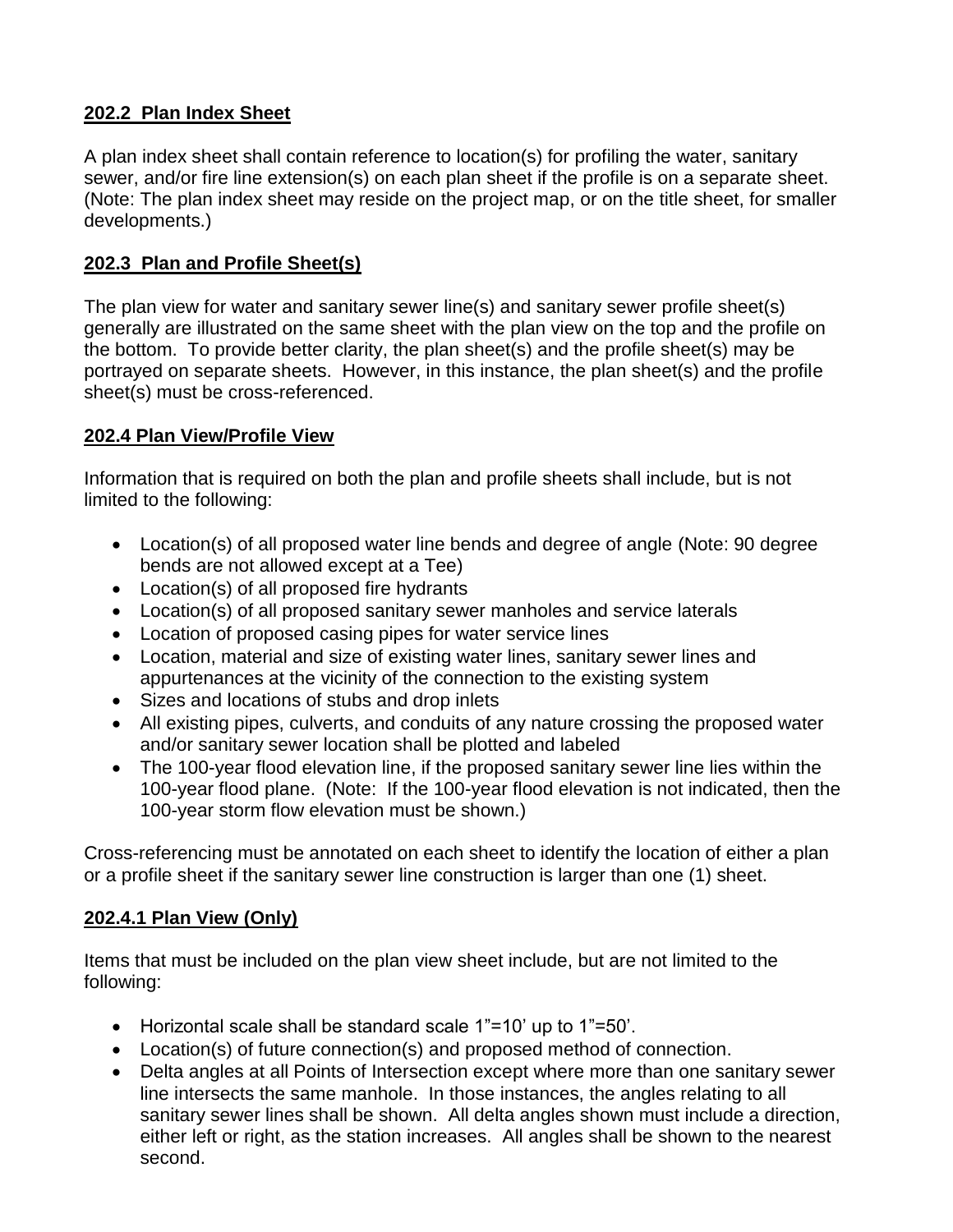- Dimensions to the easement lines, and to the appropriate property lines shall reference the location of the sanitary sewer centerline.
- Benchmarks (control points) shall be properly annotated with a description and a location, including a station point and an offset, for each proposed sanitary sewer line and manhole. (The Benchmarks shall be the basis for the record drawing elevations and slopes of the sanitary sewer line extension).
- All existing underground or overhead utilities shall be shown (i.e., gas lines, oil lines, telephone conduits, etc.).
- All existing and proposed fire hydrants, water lines, gate valves, water line bends and proposed angle in degrees, service lines, meter locations, conduits, manholes, sanitary sewer line(s), and storm water structures.
- All highways, street names, alleys, and streams must be annotated. (Streets that have been proposed and have no name as of yet shall be designated as Street "A', Street 'B', and so forth. However, actual street names shall be shown on record drawings).
- The direction of flow shall be annotated on all sanitary sewer line extension(s) between manholes.
- Sanitary sewer line stations shall be annotated above each 100-foot station.
- Finished Floor Elevations shall be shown for all proposed buildings.

# **202.4.2 Profile View (Only)**

The information contained in the profile section shall include, but is not limited to the following:

- Water and sanitary sewer line stations and elevation datum shall be shown on a base grid set up on a 2-inch square basis. The vertical scale for the plans shall be 1"=5'.
- The limits, by station, shall be shown for all concrete encasements, concrete caps, tunnels, and encasement pipes (whether bored and jacked or open cut).
- The limits of the public right-of-way, including its width, shall be shown where water mains, gravity sewer, force main, or sewer lateral cross. The type and width of pavement shall also be shown.
- The ASTM designation and pipe classification shall be shown below each reach of water and sanitary sewer pipe(s), and where the type and classification changes due to depth or other considerations, the station number of the transition shall be shown.
- Notation of an existing grade line to indicate the proposed depths in relation to water and sanitary sewer lines.
- The water line size shall be shown and indications for high points in elevation and the proposed location of planned air release valves, blow offs and fire hydrants.
- The sanitary sewer size and grade shall be indicated between all manholes. This information shall be parallel to and shown above smaller sanitary sewers. (On sanitary sewers of sufficient diameter, information shall be placed inside the water and/or sanitary sewer line. All grades shall be shown as decimal feet of fall per foot of run.)
- Elevations shall be shown to the nearest hundredth of a foot at the following locations:
	- 1) Centerline of standard manholes with continuos grade
	- 2) Entrance and Outfall of standard manholes where the grade is not continuos through the manhole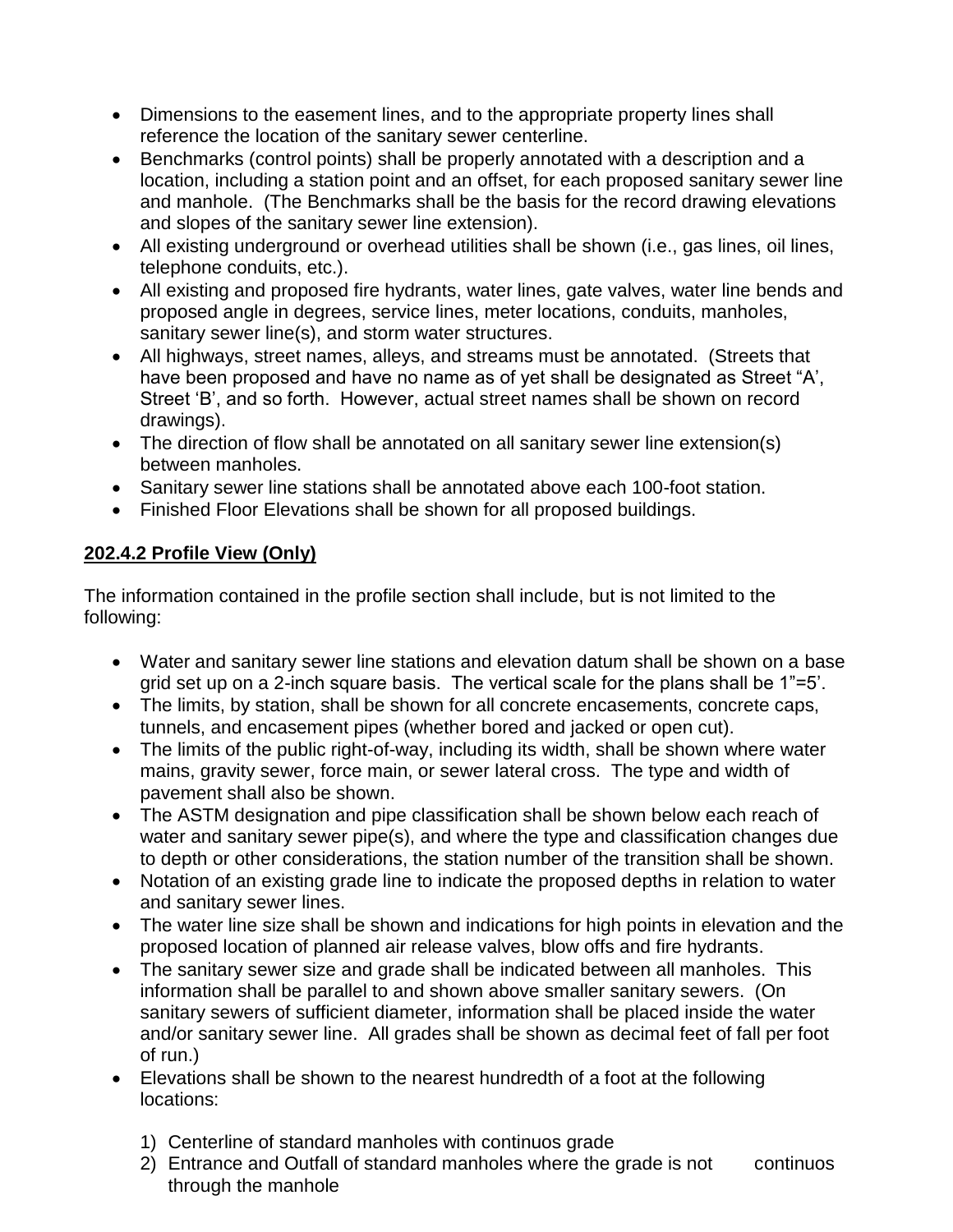- 3) Both pipe invert edges when there is a drop or slant inlet
- 4) Where there is an intersecting sanitary sewer
- 5) Breaks necessary for profile continuation onto another sheet
- 6) Other conduits critical to the sanitary sewer gradient
- All manhole rim elevations shall be shown to the nearest tenth of a foot, based on plan finish grade in the area.
- The elevations of ponding or flooding areas shall be shown.
- Existing and proposed ground profile, including any proposed street grades or other improvements shall be shown.

## **202.5 Special Details**

The special detail(s) sheet covers all proposed construction which is not covered on the standard detail sheet. The special detail(s) shall be illustrated on a standard plan sheet, and shall clearly and accurately depict the proposed construction. (Railroad crossings and special pipe bedding are typical examples of items requiring special details.)

## **202.6 Standard Details**

The standard detail sheet strictly defines the requirements of WMU for the design and construction aspect of the development process and is illustrated in the technical section (section 3) of the Developer's Manual. The standard details are designed in AutoCAD format and are available for purchase from WMU.

## **203 Design Guidelines**

The items provided in this section outline the criteria used to define the design of water, sanitary sewer, and/or fire line extensions proposed for development. WMU has established a minimum level of service for water, sanitary sewer, and/or fire line extensions, **Figure 2-1**, WMU policy 402.2 (Minimum level of service for water, sanitary sewer, and/or fire line extensions).

Extension of water and/or sanitary sewer lines shall be in accordance with WMU policy 408.1 (Extension of Water and/or Sanitary Sewer Lines), **Figure 2-2**.

The design of water and/or sanitary sewer line extension(s) must contain, but is not limited to the following elements:

- Location of the horizontal alignment that will benefit the level of service to the customer, while complying with the separation requirements of the Division of Water and WMU.
- Vertical restrictions on establishing sewer alignment including: depths required to serve customers, minimum coverage of pipe, conflicts with underground facilities, maintaining the required hydraulic gradients, and elevation of the existing system at the point of connection.
- The design and potential future flows of both water and sanitary sewer which must be accommodated.
- Necessary appurtenances and special structures required.
- The size and material requirements of the various lines.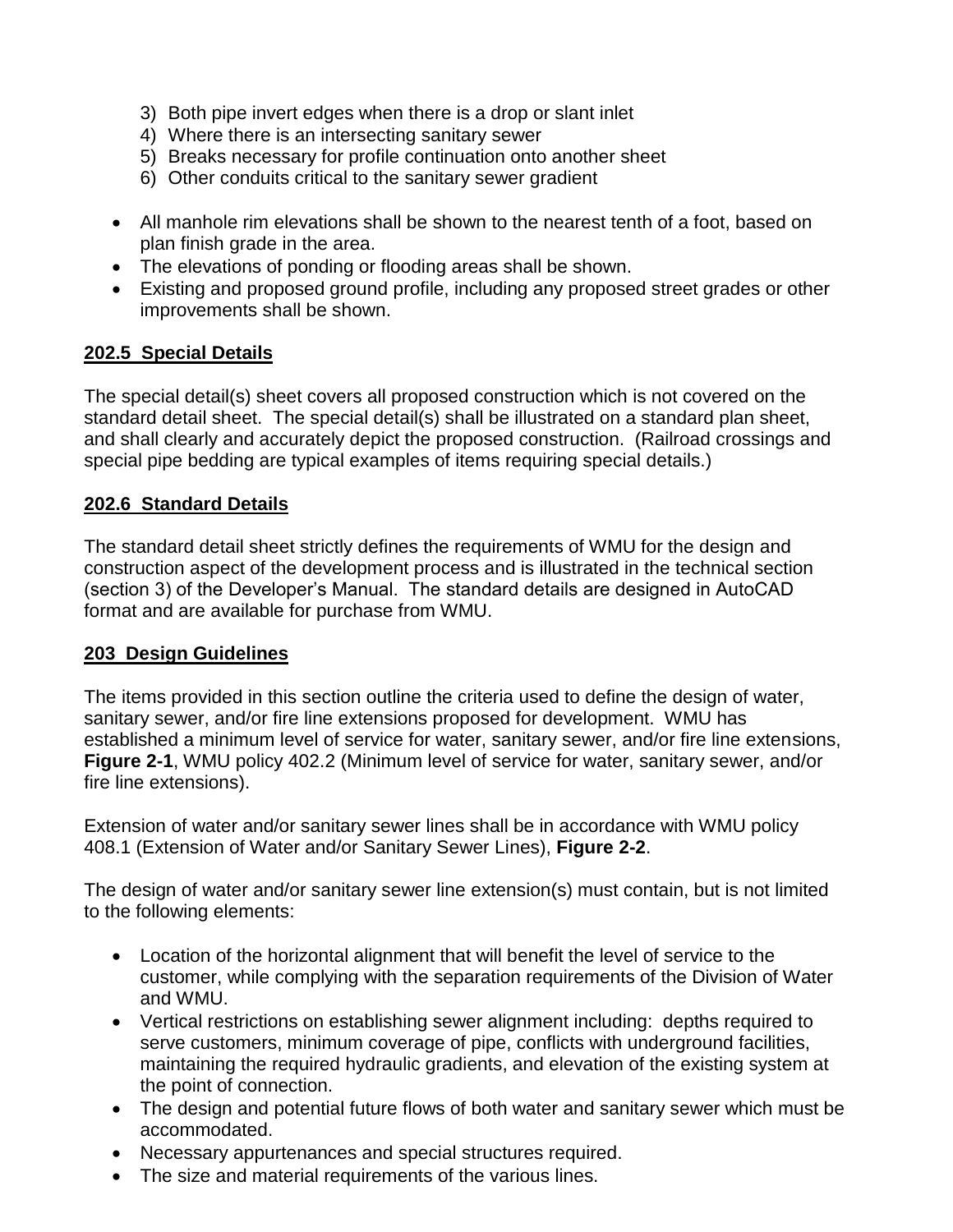# **203.1 General Location**

Water and sanitary sewer line extensions shall be designed using sound engineering judgement to allow for the alignment which will most benefit the entire tributary area.

Design criteria for water line extensions shall include, but are not limited to:

- Appropriate elevation to provide minimum cover depths to prevent freezing and minimize stress load where water lines may pass under traffic areas.
- Appropriate elevation requirements to provide separation between sanitary sewer lines and storm sewer lines where they may intersect.
- Anticipation of further extensions of streets and developments.
- Interconnection to the existing distribution system.
- Every effort should be made to eliminate "dead ends" or areas of low pressure by looping the water line.
- All water lines and appurtenances shall be designed and constructed to avoid potential conflicts with Winchester Planning and Zoning regulations regarding placement of sidewalks and trees within the right-of-way.

Design criteria for sanitary sewer line extensions shall include, but are not limited to:

- Appropriate elevation to provide service to all persons within the design area. (Special consideration to construction of sanitary sewer facilities inside basements of buildings).
- High water elevations for existing and proposed developments including drainage basin(s).
- Anticipation of further extensions of streets and developments.
- Location of proposed and existing water and sanitary sewer facilities.
- All sanitary sewer lines and appurtenances shall be designed and constructed to avoid potential conflicts with planning and zoning regulations regarding placement of sidewalks and trees within the right-of-way.

## **203.2 Horizontal Alignment**

Water mains and sanitary sewer lines are generally constructed on opposite sides of the roadway. The water main and sanitary sewer main lines shall be placed a minimum of five (5) feet from the edge of roadway structures (storm water inlets, curbs, etc.). However, in no instance will it be accepted that a sanitary sewer or water main line be constructed partially under a paved area or curb line without WMU approval to do so. Manhole frames, covers, and water main valve boxes that must be placed in a paved area shall be completely in the paved area and outside the limits of normal drainage flows (25-year flood event). Design of all sanitary sewer lines must be completely straight between manholes.

## **203.3 Vertical Alignment**

All water and sanitary sewer line sections must have at least a minimum cover of 3 feet. A minimum of 4 feet of cover is desired in sections that are subject to residential vehicular traffic for both water and sanitary sewer line sections. For areas that are subject to commercial vehicular traffic, it is desirable to have 5 feet of cover for both water and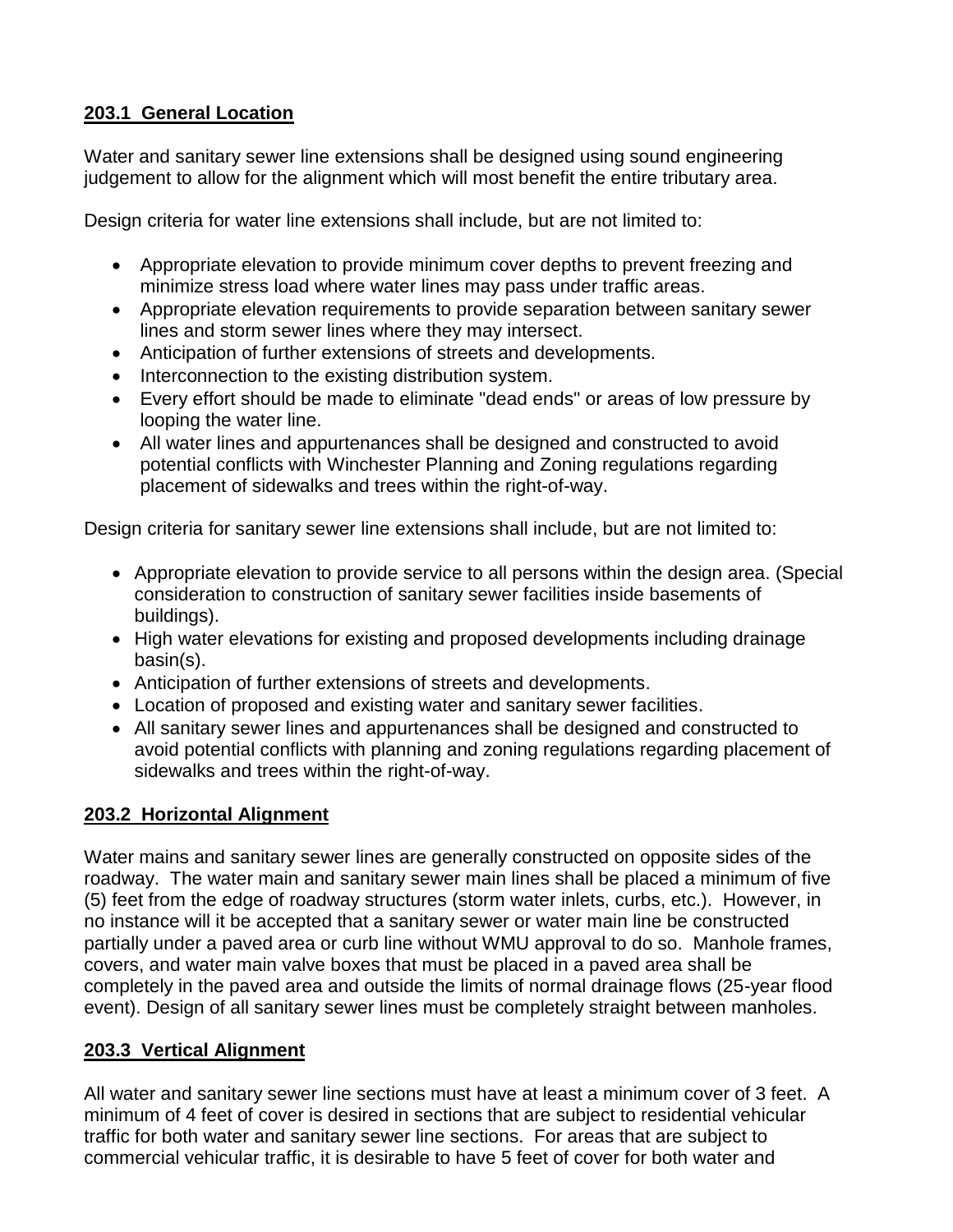sanitary sewer line sections. (The WMU Engineering Department may make specific exceptions to these minimum requirements on a case-by-case basis)

A minimum cover of 2 feet shall be maintained on all sanitary sewer lines which are crossing under existing streams and/or existing proposed channel improvements, providing that the sanitary sewer is encased or capped with concrete or is contained within an encasement pipe.

In establishing the elevation of proposed sanitary sewers, the elevations of existing or proposed interceptor sewers, or the elevation of inflow pipes to existing pump stations shall be considered. Also, elevations of the proposed sanitary sewer shall provide service for all those in the tributary area and beyond the proposed boundary for future development, while maintaining an upstream flow.

Separate parallel collector sewers shall be connected to existing interceptor sewers and trunk lines that reach extreme depths, at a higher elevation ending with a drop manhole into the interceptor sewer.

## **203.4 Stationing**

Stationing of water lines should always begin with 0+00.00. When it is not possible to use station 0+00.00 at the beginning of a water line, a minus stationing will be permitted as long as it is located within 100 feet. If an existing water line needs to be extended, then the stationing shall continue from the last existing station point.

All sanitary sewer line stationing shall increase upstream. Stationing of a sanitary sewer line should always begin with 0+00.00 at the downstream end. When station 0+00.00 is not possible at the beginning of a sanitary sewer, but is within 100 feet, a minus stationing will be permitted. If an existing sanitary sewer line needs to be extended, then the stationing should continue from the last existing station point. The P.I. (Point of Intersection) Stations and deflection angles or interior angles shall be shown on the plans at all changes in alignment.

## **203.5 Line Designations**

The first line in a water line extension shall clearly illustrate the beginning of construction, showing the connection point and method of connecting to the existing line. All water line extensions shall have the designation of the type and size of pipe that is to be used in the construction process.

The first line in a sanitary sewer line shall be designated as "Line A." The next extension upstream from that sanitary sewer line shall be marked as "Line B" with the point being station point 0+00.00. This method shall continue throughout the collection system and subsequent sanitary sewer lines shall be assigned appropriate designations by subsequent letters. Line sections that extend the length of the letter "Z" shall continue with double letters beginning with "AA." (Short line sections not continuing past one (1) manhole will be allotted designations such as "B-1")

## **203.6 Flooding and Ponding Areas**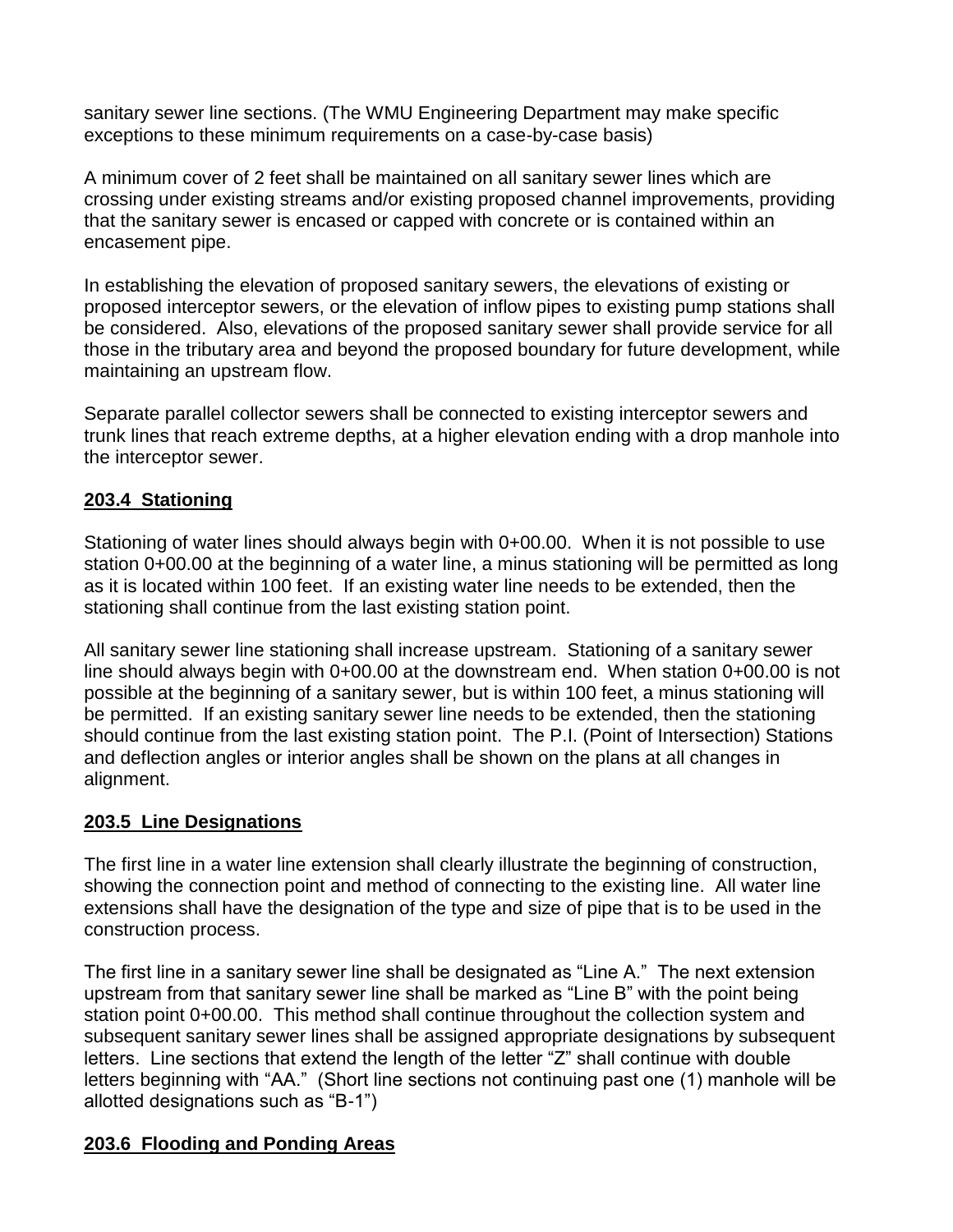The top elevation for sanitary sewer manholes shall be a minimum of one (1) foot above existing, proposed, or projected high water elevations. If this top elevation cannot be met, then the top of the manhole shall be installed to an elevation not less than the 25-year flood or stream event at which time a water tight manhole lid and frame shall be specified. When sanitary sewer lines extend across a detention or retention area, ductile iron pipe will be required as specified in the technical section, of this manual.

# **203.7 Minimum Clearances**

Proposed/existing water mains and existing sanitary sewer line sections shall conform to the following minimum clearances:

- A) Horizontal Clearance: A minimum of 10 feet shall be maintained for horizontal clearances between proposed water and sanitary sewer line extensions.
- B) Vertical Clearance: A minimum of 18 inches shall be maintained for vertical clearances between proposed water and all other utilities. The sewer and all other utilities shall be located below the water line. (Special precautions and extensive exfiltration testing will be required if the sanitary sewer cannot be located below the water line.) The nearest joint in a sanitary sewer main or water main shall be no less than 5 feet from the point of crossing when measured from the nearest side of the crossing pipe. (An encasement pipe will be required when it is impossible to meet these prescribed requirements due to joint length of existing pipe.)

# **203.8 Railroad Crossings**

The design or planning of water and sanitary sewer line extensions shall strictly comply with the following criteria to conform to railroad right-of-ways and facilities:

- Water and sanitary sewer main lines shall cross railroad tracks at an angle as close to 90 degrees, but never less than 45 degrees.
- Water and sanitary sewer main lines shall not be constructed under railroad bridges where the possibility of restricting the required waterway area of the bridge or where the possibility of endangering the foundation of the bridge exists.
- Water and sanitary sewer main lines that cross under railroad tracks and right-of-way shall be constructed in bored and jacked encasement pipes or four-flanged liner plate tunnels, unless open-cut construction will be permitted by the railroad company. Sanitary sewer lines shall be provided a sufficient size encasement pipe or liner plate tunnel for adjustment of the gradient prior to being filled with grout.
- Casing pipes under railroad track(s) shall be not less than 5.5 feet from the base of the rail to the top of the pipe at its closest point. On other portions of the right-of-way, where the pipe is not directly beneath any track, the depth from ground surface or from bottom of ditch to top of pipe shall not be less than 4 feet. Where 4 feet of cover cannot be provided from bottom of ditch, a 6-inch thick reinforced concrete slab shall be provided over the pipeline for protection.
- Encasement pipes under railroad tracks and across railroad right-of-ways shall be extended a minimum of 25 feet from the centerline of the outside track, and sealed on both ends. The top of the encasement pipe shall comply with the enclosed referenced minimum cover requirements at all existing or proposed ditches.
- A minimum cover of 4 feet shall be placed on top of all pipes placed along railroad right-of-ways.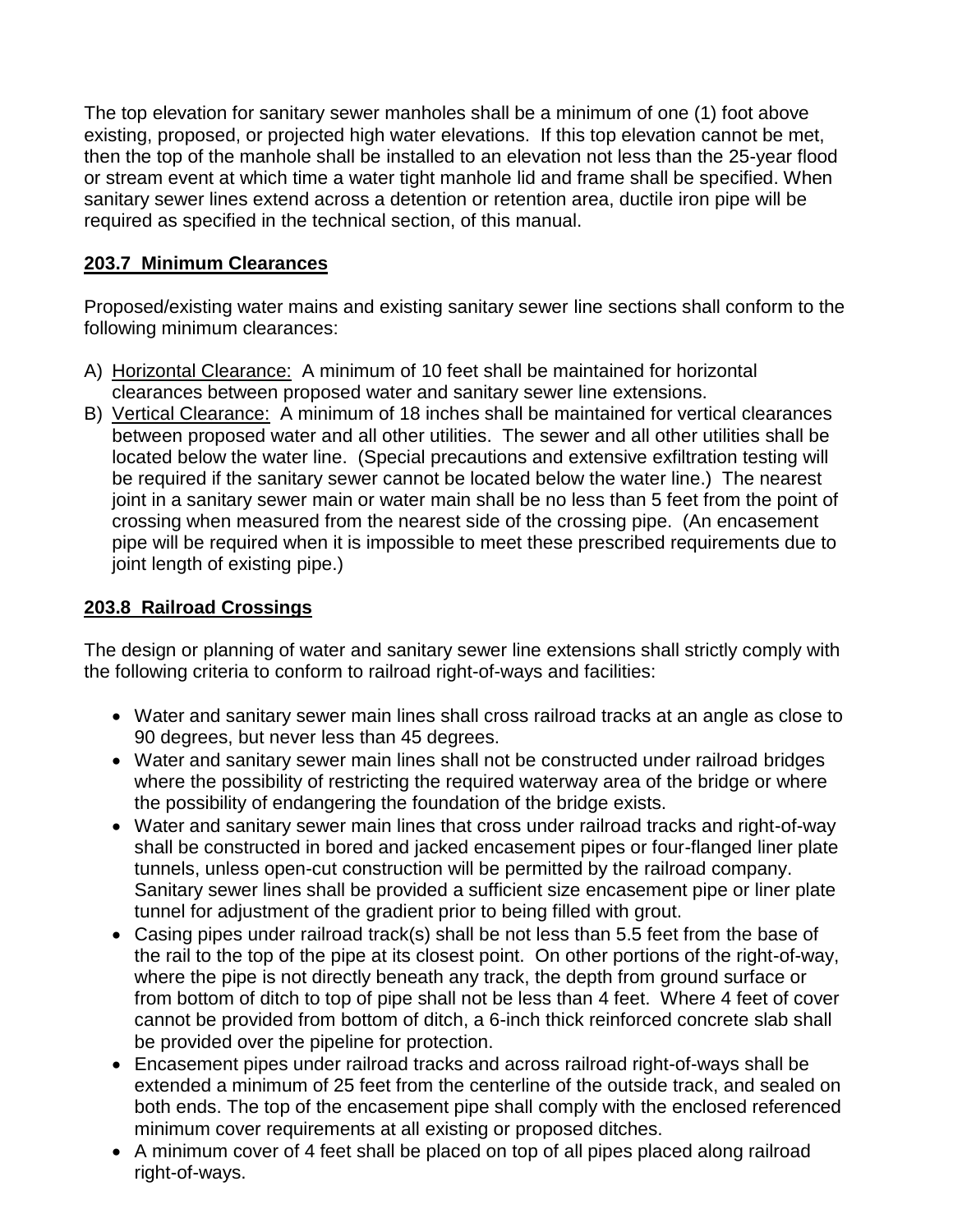- Water and sanitary sewer main line extensions that are constructed longitudinally on a railroad right-of-way, 50 feet or less from centerline track, shall be buried not less than 4 feet from ground surface to top of pipe. Where the pipeline is laid more than 50 feet from centerline of track, the minimum cover shall be at least 3 feet.
- Pipelines shall not be placed within a culvert, under railroad bridges, nor closer than 45 feet to any portion of any railroad bridge, building, or other important structure, except in special cases, and then by special design, as approved by the railroad Chief Engineer, Design and Construction. Proposed pipelines that are to be located within the public right-of-way will be considered pending engineering review. An effort should be made to maximize distance to any substructure.

# **203.9 Highway Crossings**

Installation of water and sanitary sewer lines under roadways shall meet the following criteria set forth by their maintaining or governing agencies:

- Water or sanitary sewer line extensions shall cross the roadway at an angle as close to 90 degrees as possible. (Never less than 45 degrees without permission by WMU and the governing or maintaining agency)
- Water and sanitary sewer lines shall not be constructed under roadway bridges where the possibility of restricting the required waterway area may exist or where the possibility of damaging the bridge foundation may exist.
- Steel encasement pipe or four flanged liner plates shall be used under roadways.
- The encased crossings shall be no less than 3 feet in depth from the top of the encasement pipe or tunnel liner plate to the surface elevation. Encasement pipe or tunnel liner plate shall not be above the invert of proposed ditches.
- The encasement pipe or tunnel liner plate shall extend a minimum of 10 feet outside the existing paving. (The highway agency may require greater distances) The distance shall be measured at right angles to the centerline of the roadway or to the toe of the slope when the roadway is on deep fill.
- Water, sanitary sewer, and/or force main line extensions that are placed longitudinal on highway right-of-ways shall be located far enough from the edge of the pavement to allow for sufficient working room and provide maximum safety to motorists should maintenance be required. All lines located within the roadway right-of-way of state or federal highways, but not located under paved areas, shall have no less than 4 feet of cover.

## **204 Benchmarks**

Benchmarks (control points) shall be located a sufficient distance from water and sanitary sewer line centerlines to avoid being destroyed from the construction process at a maximum interval of 300 feet. Permanent structures, such as stone or concrete foundations, shall be used at all times possible. (Railroad spikes in trees and power poles may be used if permanent structures are unavailable.) All benchmarks shall be referenced to the centerline of water and sanitary sewer lines by station and offset, and shall be properly described on the plans.

# **205 Plat Contents**

Plats shall be a size of 22" X 17" and shall contain the following information: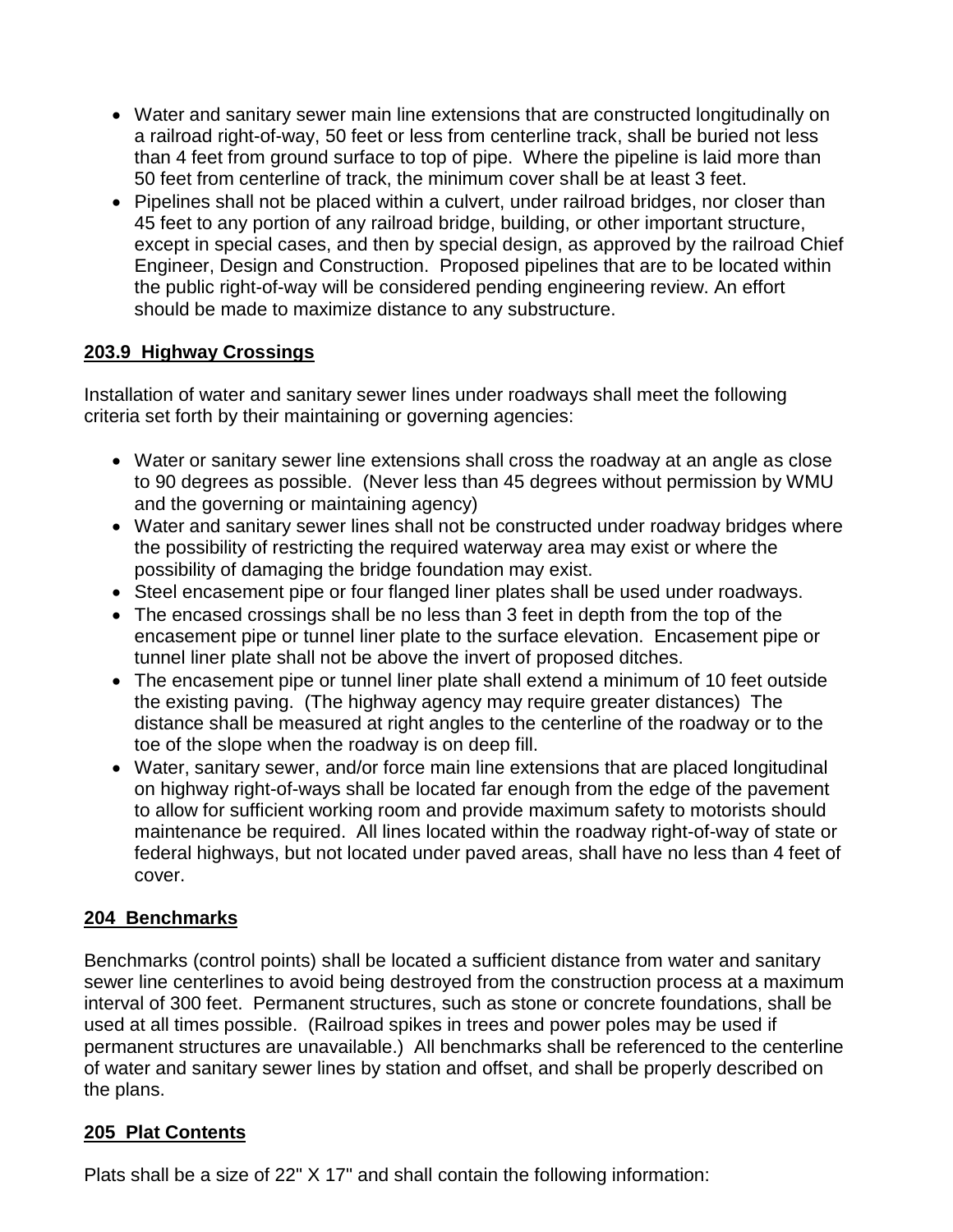- North Arrow.
- Key Map.
- Scale.
- Legend.
- Notes.
- Street Name(s).
- Lot lines, lot numbers, and addresses of proposed lots.
- Easement sizes and descriptions.
- Easement angles.
- Engineer's firm name, Deed Book(s), and Page Number(s).
- Land Surveyor's Stamp, Certification, Signature, and Date.
- Owner's Certification, Date, Deed Book(s), and Page Number(s).
- Typical Street section illustration.

# **206 Record Drawing**

Record Drawings must be submitted by the Engineer after construction has been completed. The Record Drawing is a final illustration of the development, as constructed by the contractor, and shall be an accurate portrayal of the actual installation. Any inaccuracies, based on field inspection(s) by WMU, will constitute a warranty item to be corrected before the termination of the Developer's Warranty.

Record drawing information for sanitary sewer, at minimum, should include, but not be limited to, plan and profiles, including line size, slope, and length, and location (NAD83 KY North Zone coordinates). All sanitary structures are to be labeled regarding type, size, function and inverts of all pipes connected to the structure.

- Manholes Locations, types, rim/invert elevations, inside/outside drops.
- Sewer Lines Materials, locations, lengths, slopes, inverts, and sizes.
- Laterals Material, locations, lengths, sizes, and inverts at stub.
- Public Utility Easements Locations and widths tied to property lines.

Record drawing information for water should include, but not be limited to, plan and profiles including the location of all valves, tee junctions, deflections (bends), blocking, size of meters, fire hydrants, blow offs, and air release valves. Sizes, type and lengths should be shown:

- Water Lines Material, lengths, sizes, and locations.
- Water Valves Location, type, and size.
- Deflections / Bends Location, size, type, and blocking.
- All Fittings (Reducers, sleeves, etc.) Location, size, type, and blocking.
- Fire Hydrants Locations with valves.
- Blow Off Locations, type, size, configuration, and manufacturer.
- Air Release Valves Locations, type, size, configuration, and manufacturer.
- Water Meters Type, size, and location (domestic, irrigation, fire).
- Details of connections to existing mains.
- Fire Sprinkler Connections Locations of the line, size of line, type, material, location of the detector vault, location of the service valve.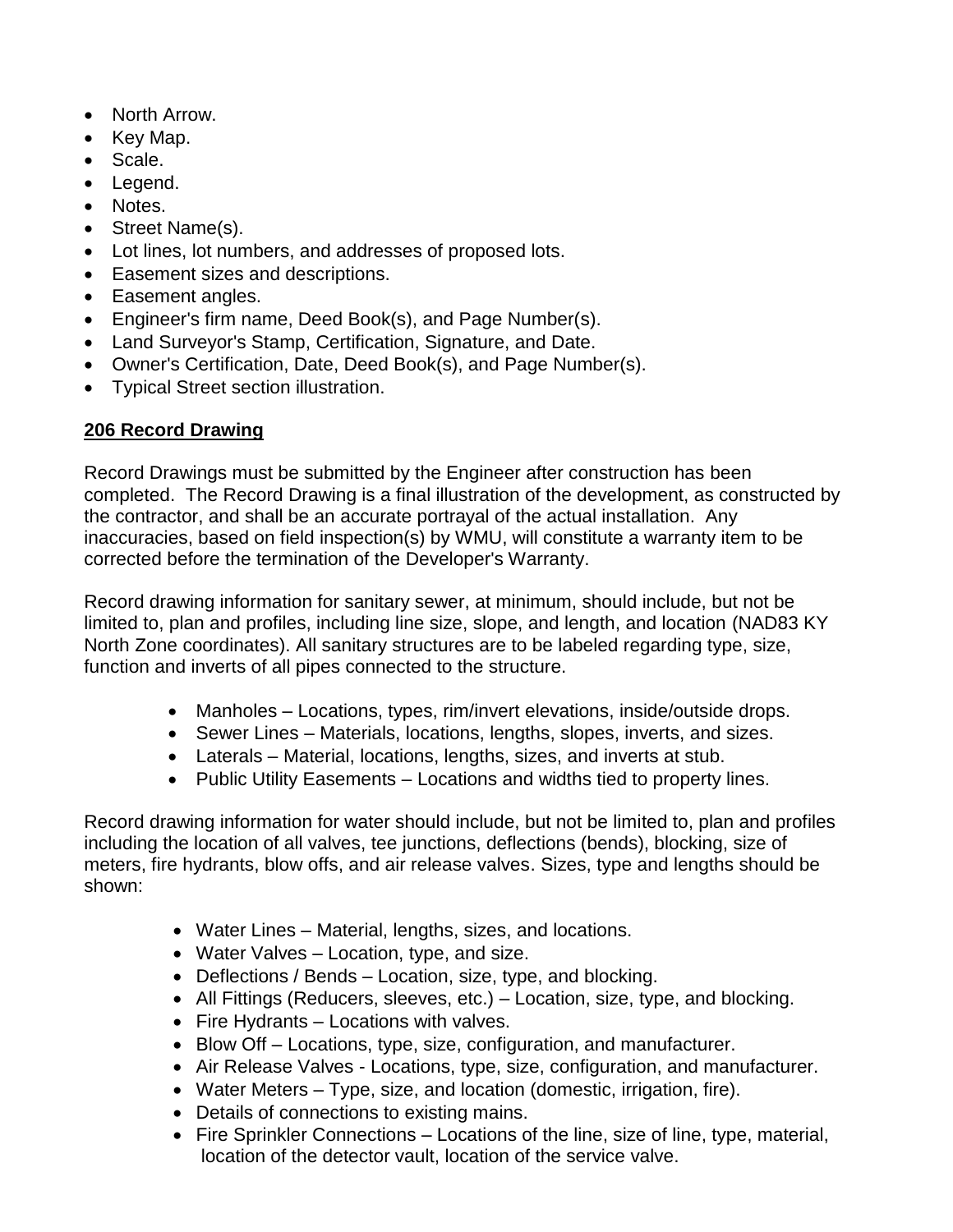Record Drawing's must be submitted in a digital format (AUTOCAD as well as PDF) along with paper copies. Record drawings shall reflect as built locations of each sanitary sewer structure using the most recent geodetic survey standards (i.e. NAD 83 KY North Zone) along with the elevations and as built locations of all water structures along with other pertinent information as may be required by WMU.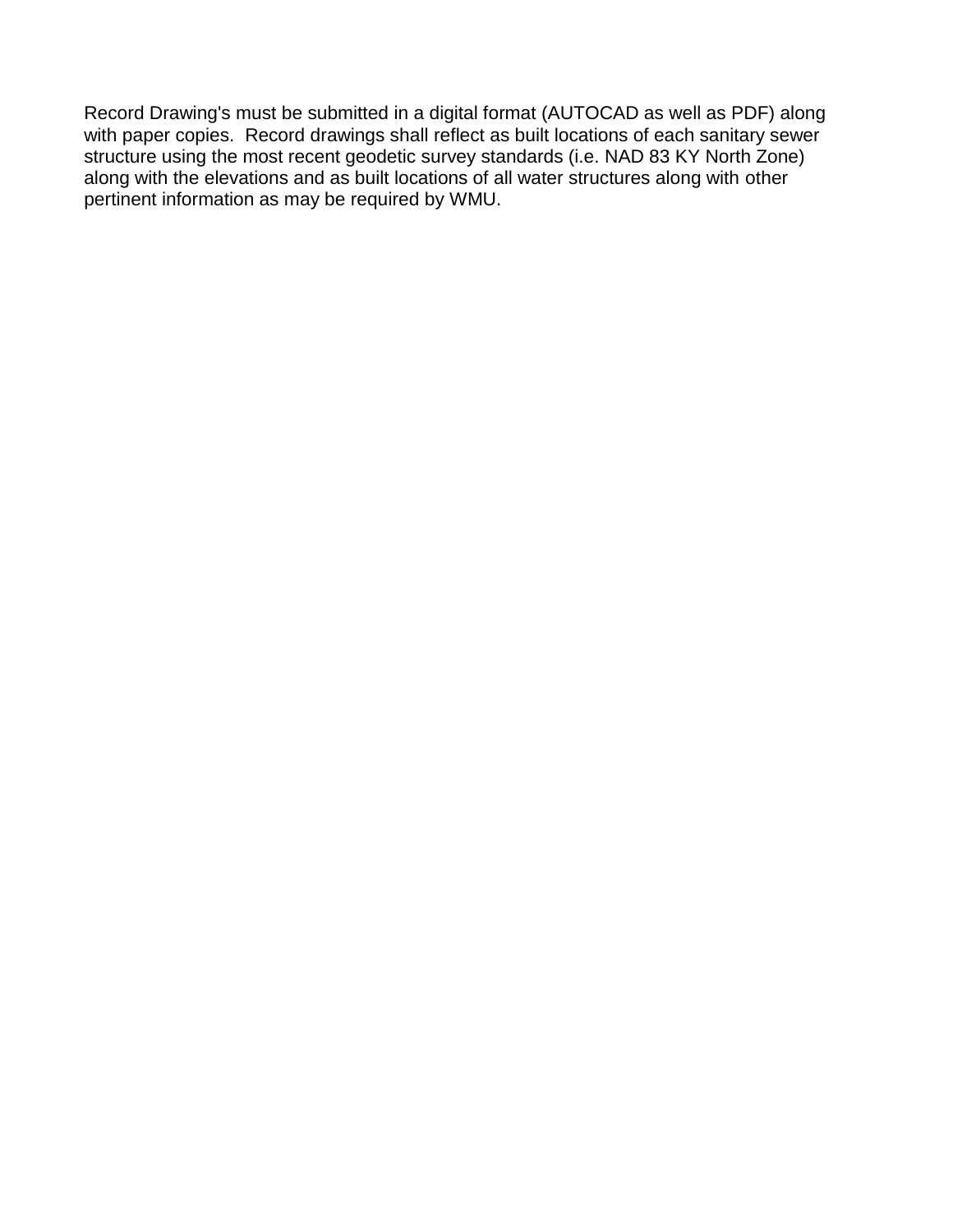## **FIGURE 2-1**

## WINCHESTER MUNICIPAL UTILITIES POLICY AND PROCEDURES

SECTION: 400 SECTION NUMBER: 402.2

EFFECTIVE DATE: 01-97 SUBJECT: MINIMUM LEVEL OF SERVICE FOR WATER, SANITARY SEWER, AND FIRE LINE **EXTENSIONS** 

## RE: ORDINANCE NO. 14-139

STATEMENT OF POLICY - The WMU Commission has established a minimum level of service for water, sanitary sewer, and fire line extensions. The minimum level of service requirements are:

## Water:

- Minimum working pressure of 30 psi.
- Minimum residual pressure of 20 psi.
- WMU will maintain the WMU water service line to the meter, as defined in Policy 408.1. Water meters shall be located within the right-of-way or easement limit.

## Sanitary Sewer:

- Sanitary sewers shall be of sufficient depth to receive wastewater from the first, grade-level floor served. In areas where the first, grade-level floor served is below the top of either of the two adjacent WMU maintained manholes or where basement service is provided but the basement floor elevation does not meet minimum requirements with respect to the two adjacent WMU maintained manholes, neither the city of Winchester nor the Winchester Municipal Utilities shall be responsible for backups of the sanitary sewer system resulting in personal property damage, in accordance with Section 14-139 of the City of Winchester Code of Ordinances.
- WMU will maintain the WMU sanitary sewer service lateral to the sanitary sewer service lateral clean-out, as defined in Policy 408.1. Clean-outs shall be located within the right-ofway or easement limit.

## Fire Line:

- Minimum fire flow shall be 1,000 gpm for two hours in the following corridors:
	- 1. Industrial Park;
	- 2. Bypass Area;
	- 3. Central Business District, (bound by Maple Street, Iron Works Road, Highland Street, and Boone Avenue); and
	- 4. Lexington Avenue, Maryland Avenue to Bon Haven, McCann Drive, and Floyd Clay Drive.
- All other areas shall have a minimum fire flow of 750 gpm for two hours.
- WMU will maintain the fire line from the water main up to the first valve of the backflow prevention device located inside the vault. The fire line and vault shall be located within the right-of-way or easement limit.

STATEMENT OF PROCEDURE - All plans and specifications shall be reviewed in accordance with WMU established design standards and minimum level of service requirements.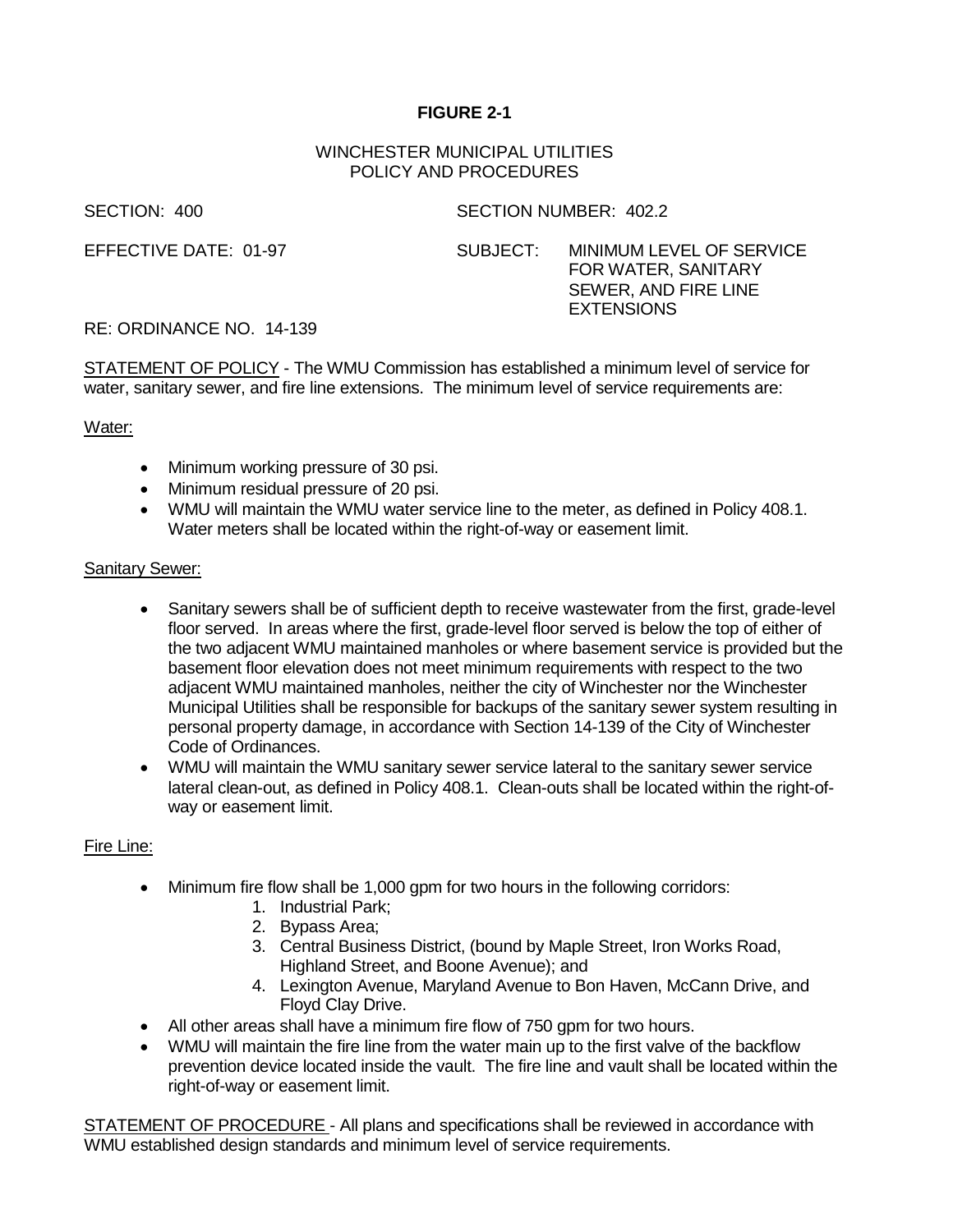Builders/property owners shall be given a copy of this policy at the time service is requested. It is the builders/property owners' responsibility for determining compliance with Section 14-139 of the City of Winchester Code of Ordinances prior to occupancy of any residential or commercial building.

> *WMU Commission Approval September 18, 2003*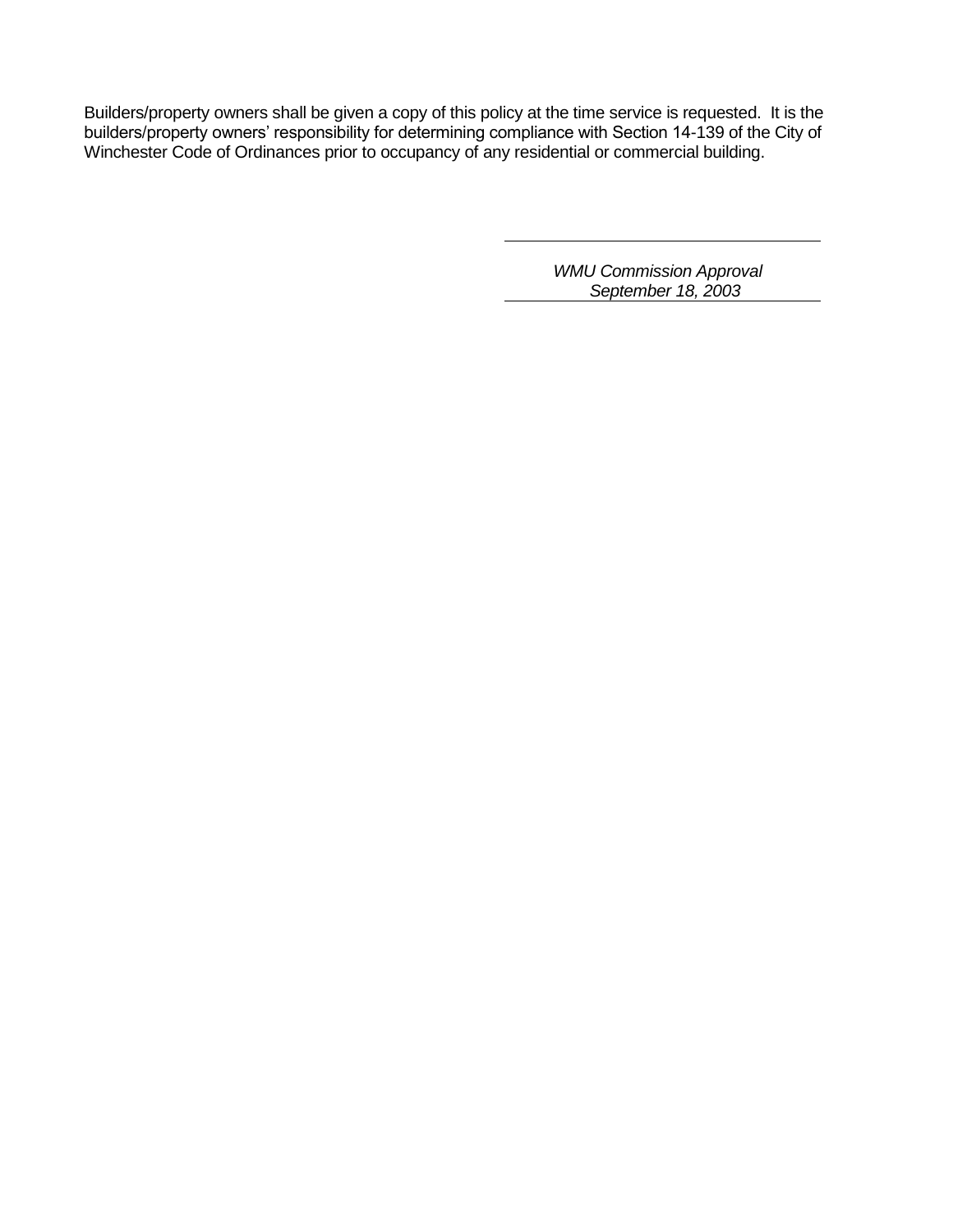## **FIGURE 2-2**

## WINCHESTER MUNICIPAL UTILITIES POLICY AND PROCEDURES

SECTION: 400 SECTION NUMBER: 408.1

EFFECTIVE DATE: 11-96 SUBJECT: EXTENSION OF WATER AND/OR SANITARY SEWER LINES

RE: ORDINANCE NO. N/A

STATEMENT OF POLICY - Water and sanitary sewer services shall be designed and constructed to the satisfaction of the WMU Commission such that the water and/or sanitary sewer lines shall be extended to the nearest property line of the last property or lot to be served.

A water and/or sanitary sewer main extension shall be required where there does not exist a WMU owned water and/or sanitary sewer main within 100 feet of the property or lot to be served or where, in the opinion of the Utilities Engineer, there is potential for further extension.

A water and/or sanitary sewer main extension shall not be required where there exists a WMU owned water and/or sanitary sewer main within 100 feet of the property or lot to be served and where, in the opinion of the Utilities Engineer, there is no potential for further extension. A WMU water service line shall be installed from the water main to the property line or easement limit. A WMU sanitary sewer service lateral shall be installed from the sanitary sewer main to the property line or easement limit.

All water mains, WMU water service lines, sanitary sewer mains, and WMU sanitary sewer service laterals, shall be in a dedicated easement or in a public right-of-way. In no case shall a building water service line or a building sanitary sewer service lateral extend across any property which is not part of the property to be served.

Effective with the date of this policy, connections of lots or properties to private water mains or private sanitary sewer mains shall not be permitted.

DEFINITIONS - Water Main - All water mains shall be a minimum of six (6) inches in diameter and shall conform to the WMU standard specifications and details for water lines. A fire hydrant shall be installed at the end of all water mains. Water mains are owned, operated, and maintained by WMU.

> WMU Water Service Line - All WMU water service lines shall be a minimum of 3/4 inch in diameter and shall conform to the WMU standard specifications and details for water service connections. WMU water service lines shall transport water from the water main to the water meter. WMU water service lines are to be used by no more than two entities and each entity shall have its own water meter. Service lines serving two entities shall be 1 inch in diameter. The length of a WMU water service line shall not exceed 100 feet. A water meter setting shall be installed at the end of all WMU water service lines. WMU water service lines and water meter settings are owned, operated, and maintained by WMU. The water meter is the limit of WMU's responsibility.

Building Water Service Line - All building water service lines shall be a minimum of 3/4 inch in diameter and shall conform to the Kentucky State Plumbing Code. Building water service lines shall transport water from the water meter to the building served. Building water service lines are to be used by one entity only.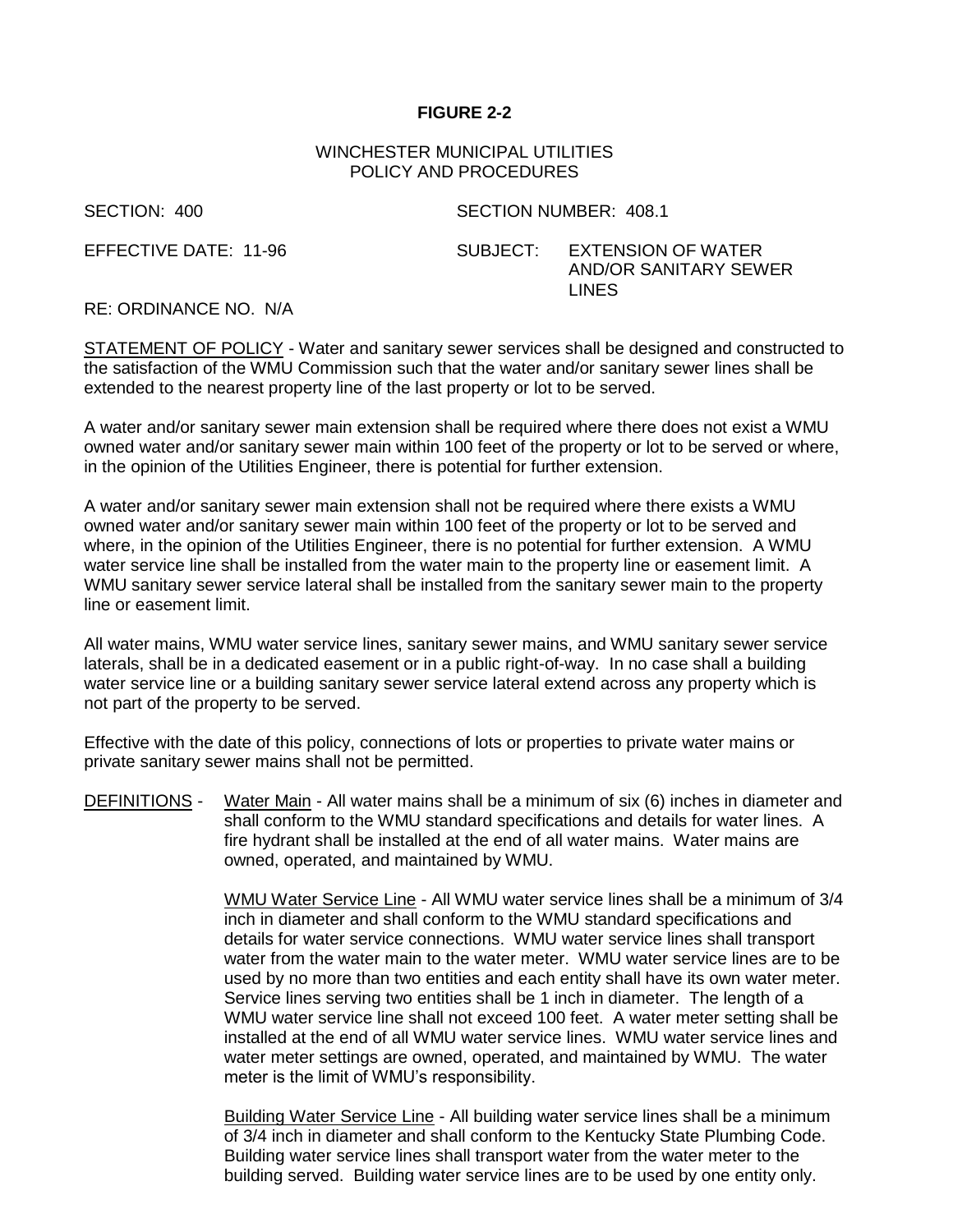Building water service lines are owned operated, and maintained by the property owner.

Private Water Main - A water main serving one or more buildings; and for which there is no record of dedication to WMU; and/or for which there is no recorded or platted easement in favor of WMU; and/or which is not maintained by WMU; and/or which crosses a separate tract of land other than the one being served; and/or which exceeds 100 feet in length on the tract of land which is not being served; and which is at some point connected to a waterline which is owned and maintained by WMU.

Sanitary Sewer Main - All sanitary sewer mains shall be a minimum of eight (8) inches in diameter and shall conform to the WMU standard specifications and details for sanitary sewers. A manhole shall be installed at the end of all sanitary sewer mains. Sanitary sewer mains are owned, operated, and maintained by WMU.

WMU Sanitary Sewer Service Lateral - All WMU sanitary sewer service laterals shall be a minimum of six (6) inches in diameter and shall conform to the WMU standard specifications and details for sanitary sewer service laterals. WMU sanitary sewer service laterals shall transport sewage from the property line or easement limit to the sanitary sewer main. WMU sanitary sewer service laterals shall be used by one entity only. The length of a WMU sanitary sewer service lateral shall not exceed 100 feet. A clean-out shall be installed at the end of all WMU sanitary sewer service laterals. WMU sanitary sewer service laterals are owned, operated, and maintained by WMU. The clean-out is the limit of WMU's responsibility.

Building Sanitary Sewer Service Lateral - All building sanitary sewer service laterals shall be a minimum of four (4) inches in diameter and shall conform to the Kentucky State Plumbing Code. Building sanitary sewer service laterals shall transport sewage from the building served to the WMU sanitary sewer service lateral. Building sanitary sewer service laterals are to be used by one entity only, except as established in Section 14-141 of the Code of Ordinances of the City of Winchester. Building sanitary sewer service laterals are owned, operated, and maintained by the property owner.

Private Sanitary Sewer Main - A sanitary sewer main serving one or more buildings; and for which there is no record of dedication to WMU; and/or for which there is no recorded or platted easement in favor of WMU; and/or which is not maintained by WMU; and/or which crosses a separate tract of land other than the one being served; and/or which exceeds 100 feet in length on the tract of land which is not being served; and which is at some point connected to a sanitary sewer which is owned by WMU; except as defined by City of Winchester Code of Ordinance 14-141.

STATEMENT OF PROCEDURE - Developers, builders, or property owners desiring WMU water or sanitary sewer service for a property or lot that currently does not have a WMU owned water and/or sanitary sewer main within 100 feet of the property or lot to be served shall submit to WMU a plan or schematic of the proposed connections. WMU shall review said plan or schematic to ensure its compliance with this policy.

If an extension of water and/or sanitary sewer service is required, plans and specifications shall be submitted in accordance with Policy No. 401.1. Connection to the sanitary sewer system by force main sewer shall constitute an extension. System development charges (SDCs) and all applicable tap fees shall apply on all water and sanitary sewer extensions.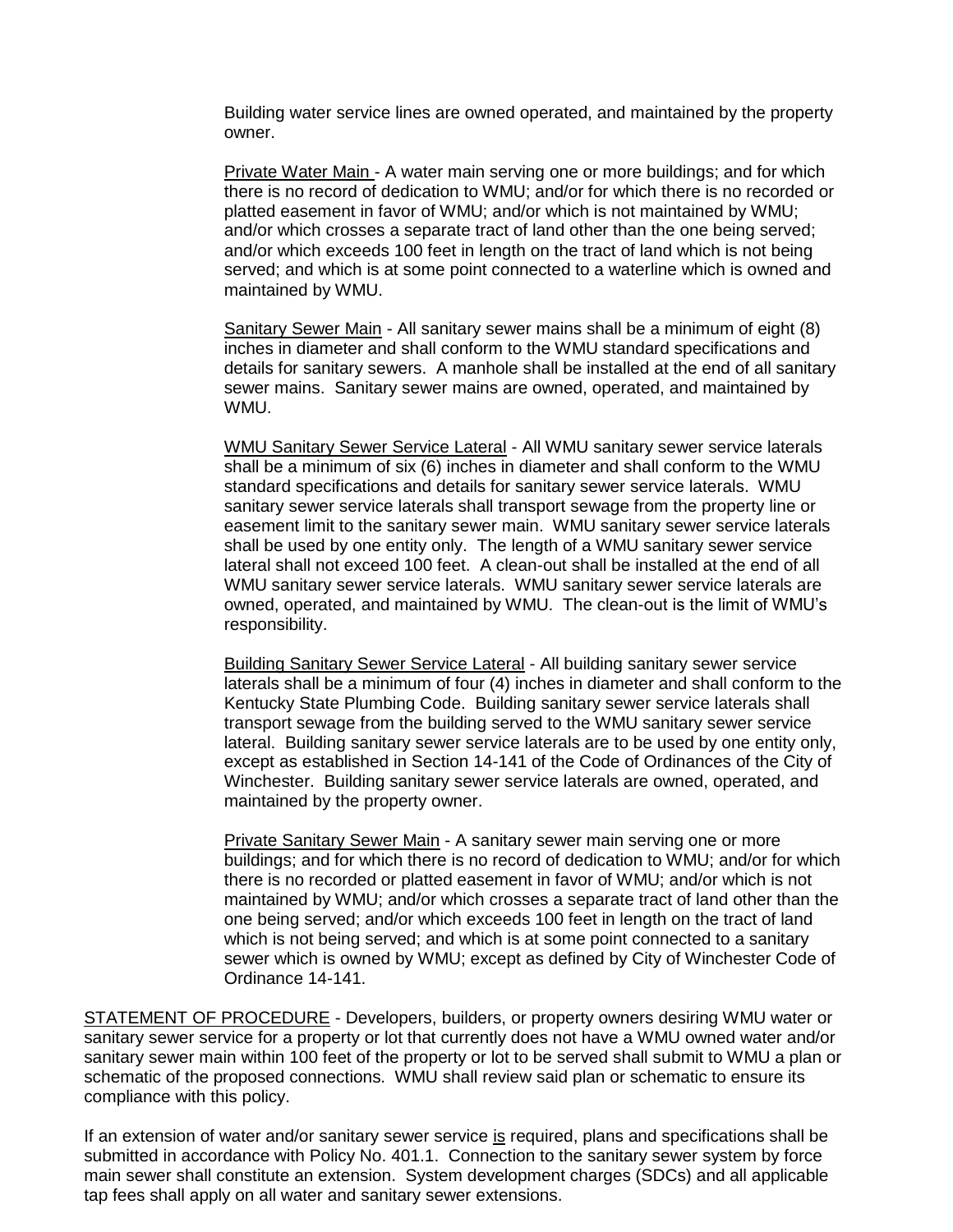If an extension of water and/or sanitary sewer service is not required, water and sanitary sewer tap fees shall be paid in accordance with Policy Nos. 104.1, 201.1, and 202.1.

> *WMU Commission Approval January 16, 1997*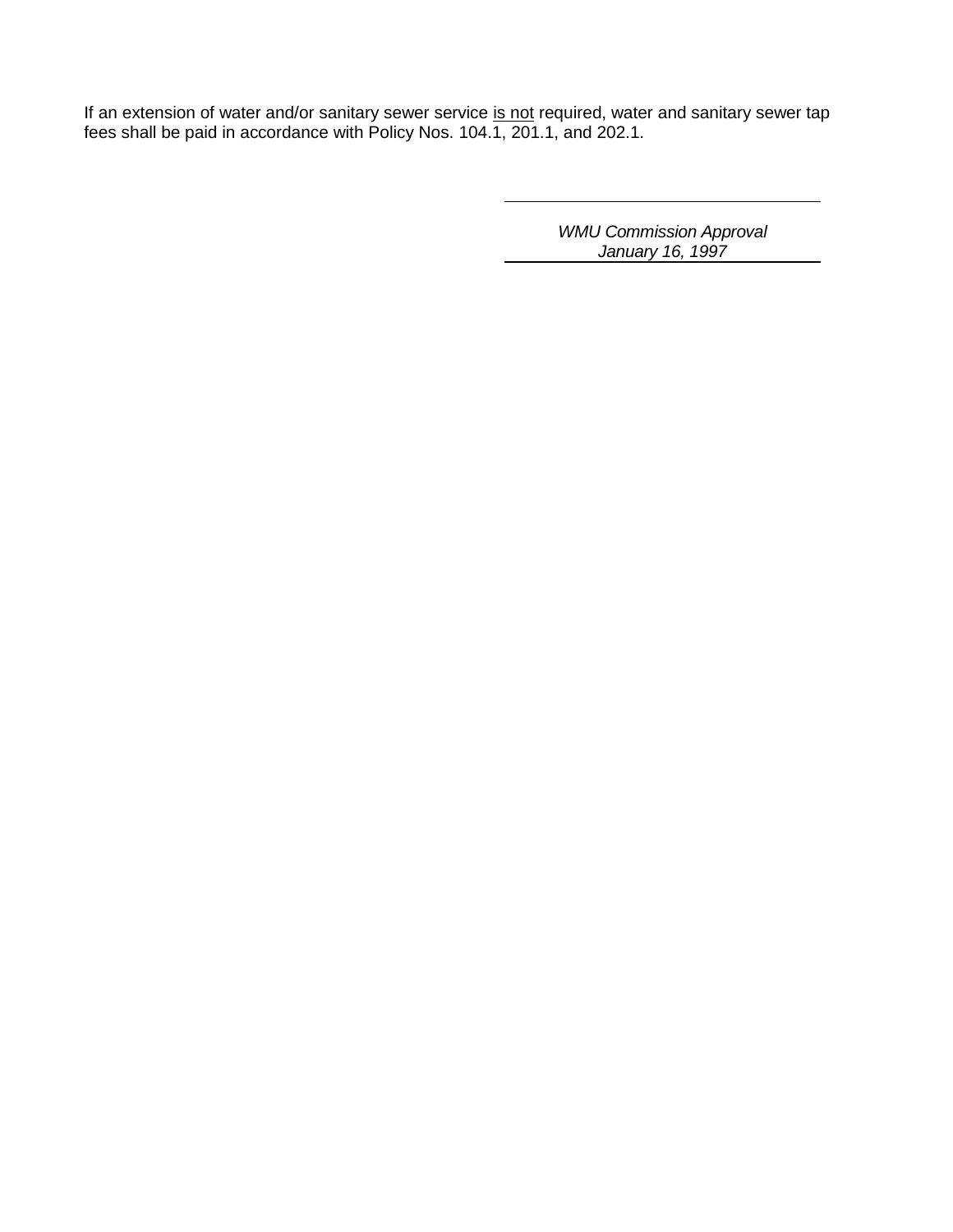## **FIGURE 2-3**

#### WINCHESTER MUNICIPAL UTILITIES POLICY AND PROCEDURES

SECTION: 400 SECTION NUMBER: 405.1

EFFECTIVE DATE: 01-97 SUBJECT: WMU DEVELOPMENT MANUAL PURCHASE FEE

RE: ORDINANCE NO. N/A

STATEMENT OF POLICY - Persons requesting a WMU Development Manual shall be charged a purchase fee of \$50.00. Development Manual updates are \$25.00. The WMU Development Manual fee is charged to recover WMU's expenses for the manual's development and periodic updates. This manual is intended to provide engineers, developers, and contractors the information necessary to comply with WMU's standards and specifications for water, sanitary sewer, and fire line extensions.

STATEMENT OF PROCEDURE - Developers, engineers, contractors desiring a WMU Development Manual must complete an application for the WMU Development Manual and pay the appropriate fee. All Development Manual Holders will be notified of manual updates.

> *WMU Commission Approval January 16, 1997*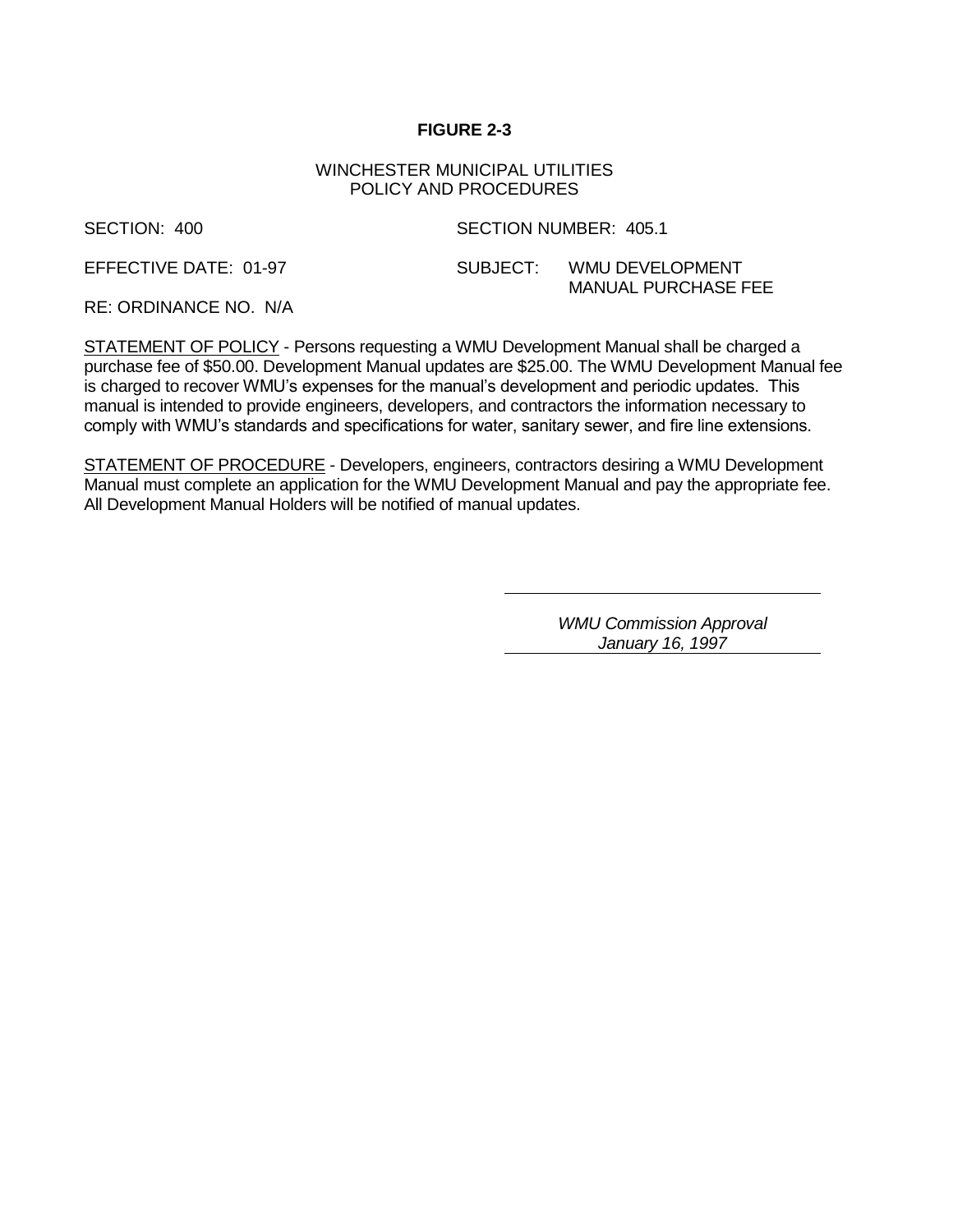# **FIGURE 2-4**

## WINCHESTER MUNICIPAL UTILITIES POLICY AND PROCEDURES

SECTION: 400 SECTION NUMBER: 411.1

EFFECTIVE DATE: MARCH 16, 2000 SUBJECT: BACKBONE SANITARY

SEWER INFRASTRUCTURE **EXTENSIONS** 

RE: ORDINANCE NO. N/A

STATEMENT OF POLICY – WMU will be responsible for the design, acquisition of easements, and construction of backbone infrastructure extensions to serve growth. Such extensions will be in accordance with the Sanitary Sewer Master Plan as adopted by the Commission.

The purpose of this policy is:

- To provide for the orderly growth and expansion of the sanitary sewer infrastructure;
- To ensure that costs for backbone infrastructure are allocated equitably among all benefited property owners; and
- To ensure that backbone sanitary sewer infrastructure is properly designed and constructed, thereby relieving WMU and WMU's ratepayers of the burden of the costs of upsizing or relocating infrastructure in the future.

In areas where backbone infrastructure improvements are necessary to serve only growth, the costs for design, easement acquisition, and construction of base infrastructure shall be borne by the initial developer in the watershed for sanitary sewer infrastructure. Base infrastructure is defined as that which is necessary to serve the identified development and which meets minimum size requirements as outlined in WMU Policy and Procedure No. 408.1. Development plan approval by WMU for the identified development shall be contingent upon the developer granting acceptable utility easements to WMU across the developer's property as necessary to serve the entire watershed as defined by the Sanitary Sewer Master Plan, in addition to those necessary to serve the identified development. Costs for upgrade of sanitary sewer infrastructure to meet watershed requirements above base sizes and as outlined in the Sanitary Master Plan will be allocated to benefited property(ies). The allocation of costs will be based on capacity (percent of flow in the backbone infrastructure being constructed to serve a particluar watershed) necessary to serve the benefited property(ies) and shall be in lieu of specific on- and off-site improvements which would otherwise be the responsibility of benefited property owners and/or developers. Costs allocated to benefited property(ies) shall include financing costs to account for the time value of WMU's investment in the backbone infrastructure and other associated financing costs.

In areas where backbone infrastructure improvements are necessary to serve both growth and existing customers, the costs for design, easement acquisition, and construction of base infrastructure shall be borne by the initial developer in the watershed for sanitary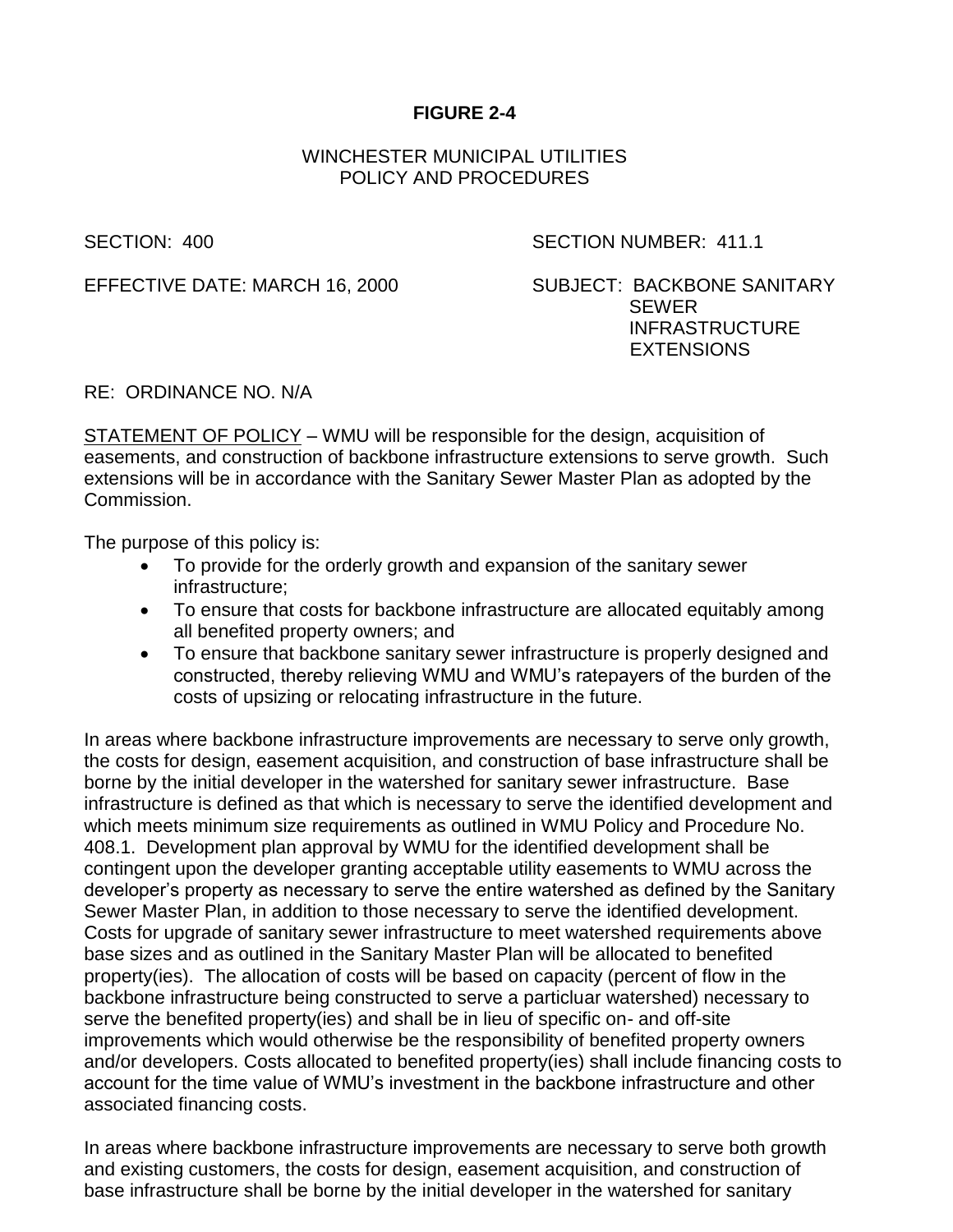sewer infrastructure. Base infrastructure is defined as that which is necessary to serve the identified development and which meets minimum size requirements as outlined in WMU Policy and Procedure No. 408.1. Development plan approval by WMU for the identified development shall be contingent upon the developer granting acceptable utility easements to WMU across the developer's property as necessary to serve the entire watershed as defined by the Sanitary Sewer Master Plan, in addition to those necessary to serve the identified development. Costs for upgrade of sanitary sewer infrastructure to meet watershed requirements above base sizes and as outlined in the Sanitary Master Plan will be allocated to benefited property(ies). The allocation of costs will be based on capacity (percent of flow in the backbone infrastructure being constructed to serve a particluar watershed) necessary to serve the benefited property(ies) and shall be in lieu of specific onand off-site improvements which would otherwise be the responsibility of benefited property owners and/or developers. The costs of improvements for backbone infrastructure to serve existing customers of WMU shall be borne by WMU. The costs for improvements to serve developed but unserved property(ies) shall be allocated to the developed but unserved property(ies). Costs allocated to benefited property(ies) shall include financing costs to account for the time value of WMU's investment in the backbone infrastructure and other associated financing costs.

Benefited properties, including both developed but unserved and undeveloped properties, which refuse to pay the cost allocation associated with their property, as determined by WMU, shall be denied service until such time as the full cost allocation plus all other applicable fees and charges, are paid.

## STATEMENT OF PROCEDURE

1. In reviewing the replacement and expansion needs of the sanitary sewer infrastructure, including those necessary to serve growth, WMU staff will prioritize and recommend to the WMU Commission those improvements that are identified in WMU's Sanitary Sewer Master Plan.

Only those improvements identified in the Sanitary Sewer Master Plan will be considered for design and construction under this policy. Improvements to other undeveloped properties will be considered as an on- or off-site developer responsibility. Any sanitary sewer line which is eight inches in diameter or smaller will not be considered for construction by WMU under this policy.

Recommendations to the WMU Commission will include an analysis of the projected financial impact to WMU and the allocation of costs to benefited properties.

- 2. Upon authorization of the WMU Commission, WMU will proceed with design, easement acquisition, and construction of the recommended improvements. The WMU Commission will approve the allocation of costs to all benefited properties and will document such findings of fact in the minutes of the meeting(s) at which such findings are made.
- 3. Owners of benefited, undeveloped properties will be notified of WMU's intent to construct improvements or extensions to the sanitary sewer systems. In such notification, the owners of undeveloped, benefited parcels will be advised as to their allocated share of the infrastructure improvement costs.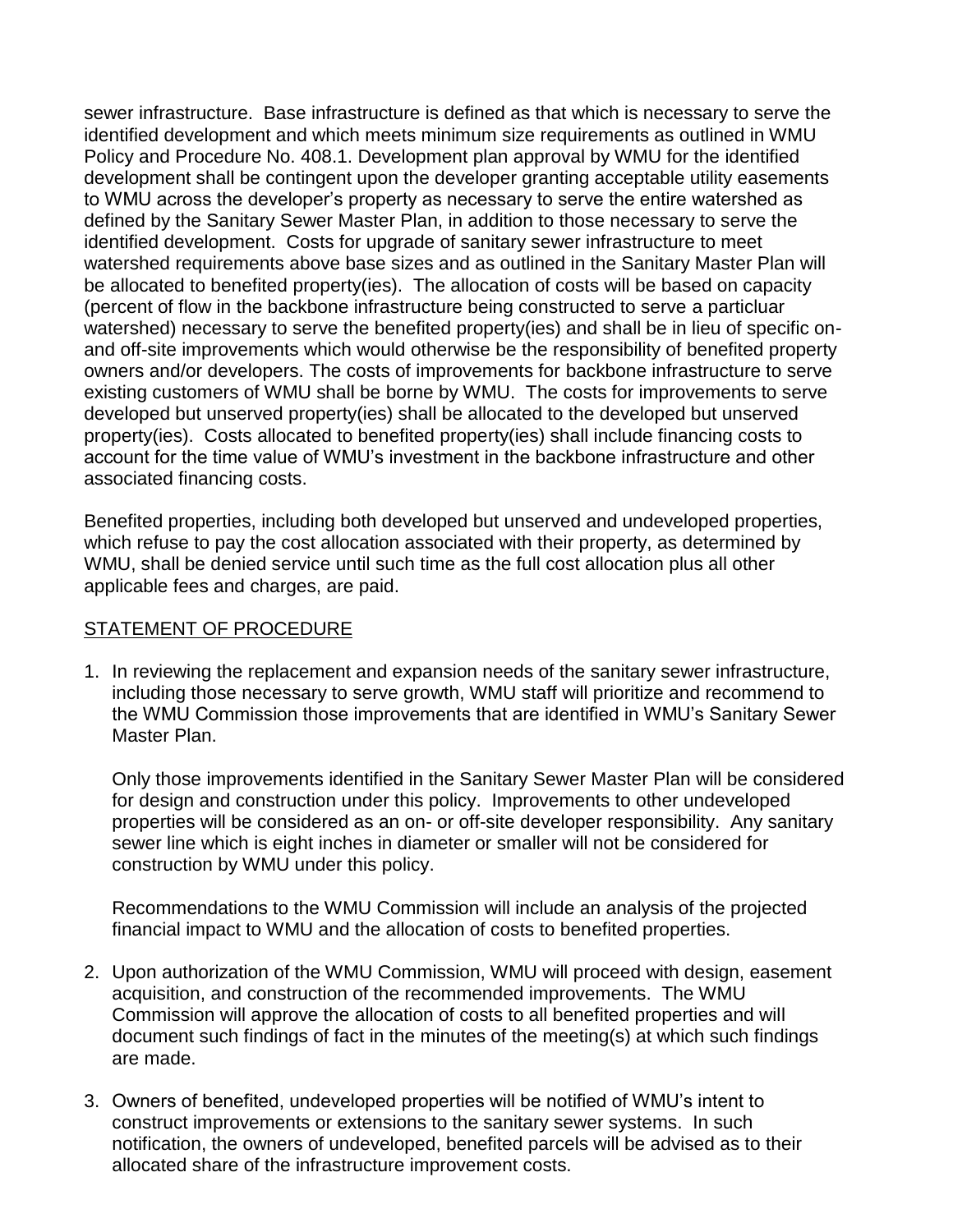- 4. Owners of developed but unserved, benefited properties will be notified of WMU's intent to construct improvements or extensions. Collection of the connection fees and cost recovery of the local sanitary sewer infrastructure will include costs associated with both the backbone infrastructure and local collection systems. Construction and cost recovery may be through Special Assessment Projects as ordained by either the Winchester City Commission or the Clark County Fiscal Court.
- 5. The allocation of costs among the benefited property owners shall be determined based on the percent of capacity allocated to a specific benefited property as determined by WMU. Costs shall include all costs for project development including engineering, legal, administration and construction observation, easement acquisition, and actual construction. The allocation of costs shall include financing costs as authorized by the WMU Commission.
- 6. Allocated costs must be paid by the initial developer or benefited property owner at the time that the initial development or portion thereof is dedicated to WMU for ownership and perpetual maintenance. Allocated costs for other benefited property(s) must be paid by owners of undeveloped, benefited property(ies) at the time that on-site developer lines are dedicated to WMU for ownership and perpetual maintenance. Allocated costs must be paid by owners of developed but unserved property(ies) before service is initiated. Owners of undeveloped properties may, at their option, pay their full allocation of costs at the time of allocation to avoid the accumulation of financing costs.

## DEFINITIONS

- Base Infrastructure That infrastructure which is necessary to serve an identified development and which meets minimum size requirements as outlined in WMU Policy and Procedure No. 408.1.
- Benefited Properties Those properties which will benefit from the provision of sanitary sewer service. Such properties previously would not have had on-site access to sanitary sewer service provided by WMU.
- Connection Fees Tap Fees, System Development Charges (SDCs) and/or other fees as may be established by WMU policy or city ordinance.
- Developed But Unserved Properties Properties which have been improved by the construction and habitation of residences or businesses but which are not served by public sanitary sewers but are served by on-site disposal systems or private disposal systems.
- Growth New Development; Service addresses that previously did not exist.
- Local Collection System Neighborhood sanitary sewers constructed to serve a developed but unserved property.

Local Sanitary Sewer Infrastructure – Same as Local Collection System.

Off-Site Improvement(s) – Extensions of WMU's sanitary sewer system on property not owned by a developer but necessary to serve an identified development.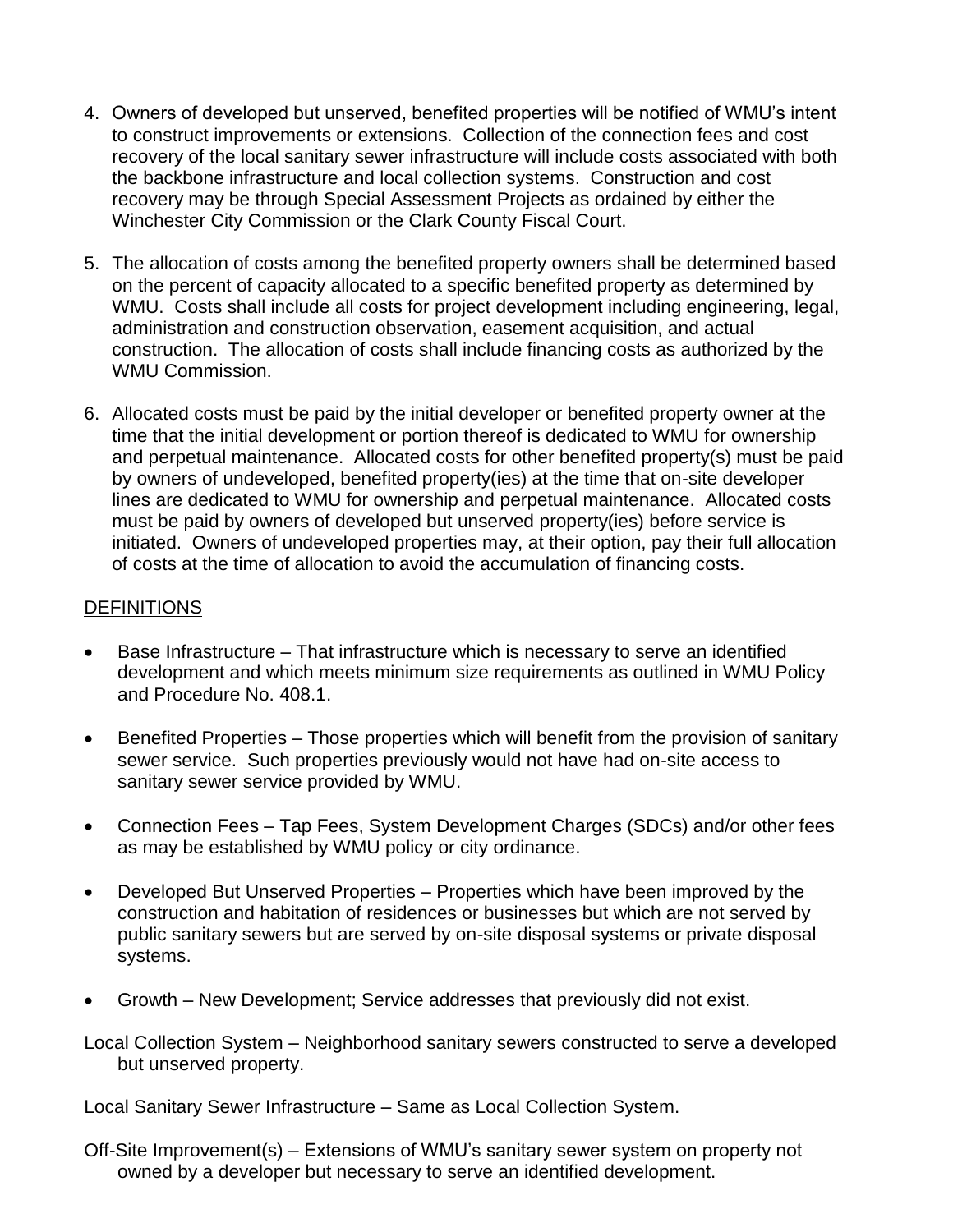- On-Site Improvement(s) Extension of WMU's sanitary sewer system on property owned by a developer.
- Sanitary Sewer Master Plan A WMU plan that defines by watershed the general size and location of infrastructure necessary to provide sanitary sewer service to that watershed.
- Undeveloped Properties Properties which have not been improved by the construction of residences or businesses.

Approved by WMU Commission March 16, 2000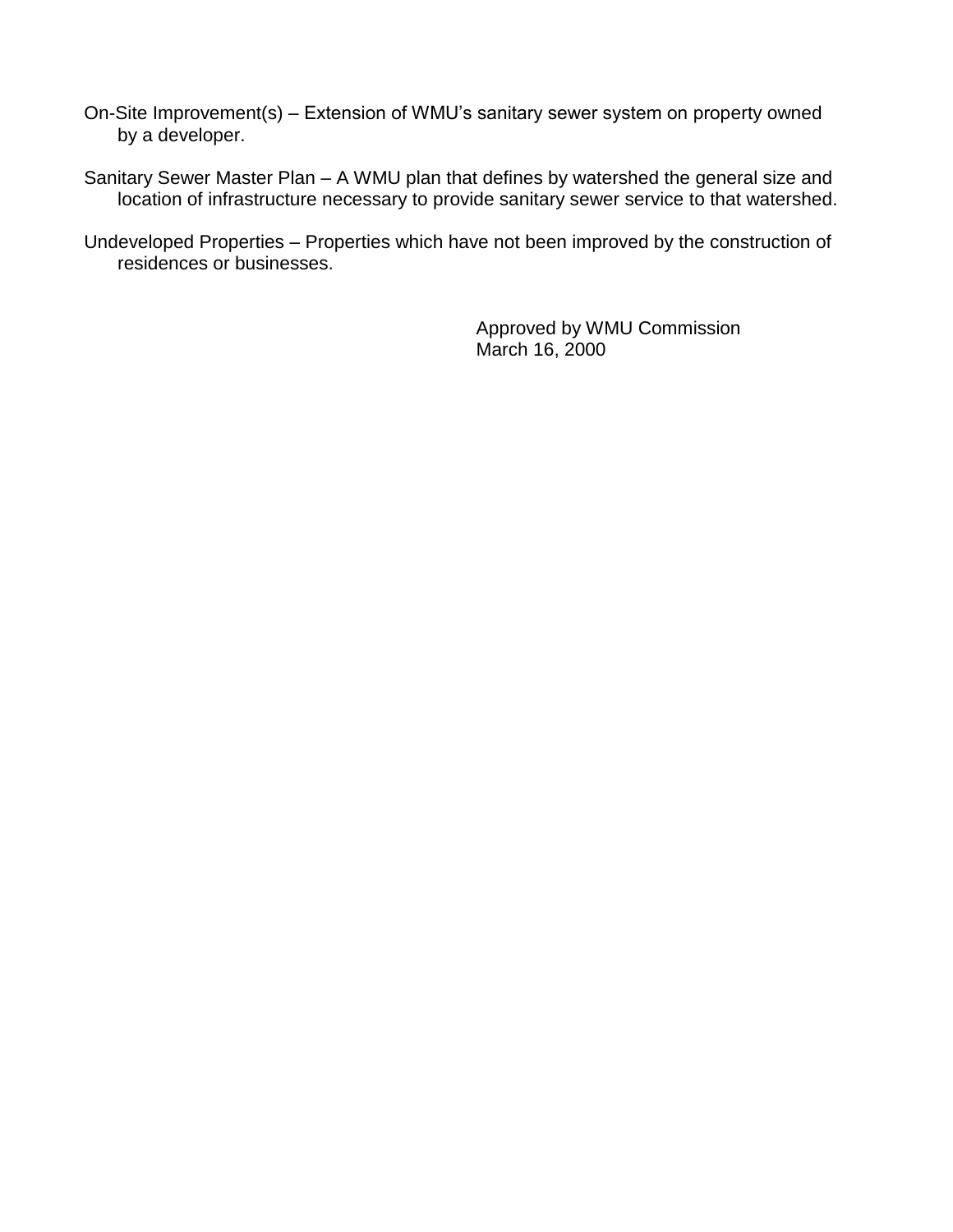#### **FIGURE 2 - 4.1**

#### **WINCHESTER MUNICIPAL UTILITIES POLICY AND PROCEDURE**

SECTION: 400

EFFECTIVE DATE: October 20, 2011POLICY

NUMBER : 411.3

#### **SUBJECT: PRIVILEGE FEE POLICIES**

**STATEMENT OF POLICY:** Procedures for joint County Ordinance 2009-2 City Ordinance 2-2009 and County Ordinance 2011-19 and City Ordinance 21-2011.

**PURPOSE:** These policies will provide the procedure for implementing a privilege fee agreement under the Winchester-Clark County Privilege Fee Ordinance.

**DEFINITIONS:** As used in this policy the following terms and abbreviations have the meaning set forth asfollows:

A. "WMU" means Winchester Municipal

Utilities.

B. "WMUC" means Winchester Municipal

Utilities Commission.

C. "PFA" means Privilege Fee Agreement or

Declaration.

D. "Project Facilities" mean sewer facilities including but not limited to trunk line sewers, sewer pump stations or other sewer infrastructure within a privilege fee agreement boundary which will ultimately benefit other properties in or near the watershed in which said facilities arelocated.

E. "Benefited Owners" means all property owners within a watershed served by Project Facilities whose property can be reasonably anticipated to be developed and served by the Project Facilities within the term of a PFA.

F. "Privilege Fee Ordinance" means The joint County Ordinance 2009-2 City Ordinance 2-2009 and County Ordinance 2011-19 and City Ordinance 21-2011.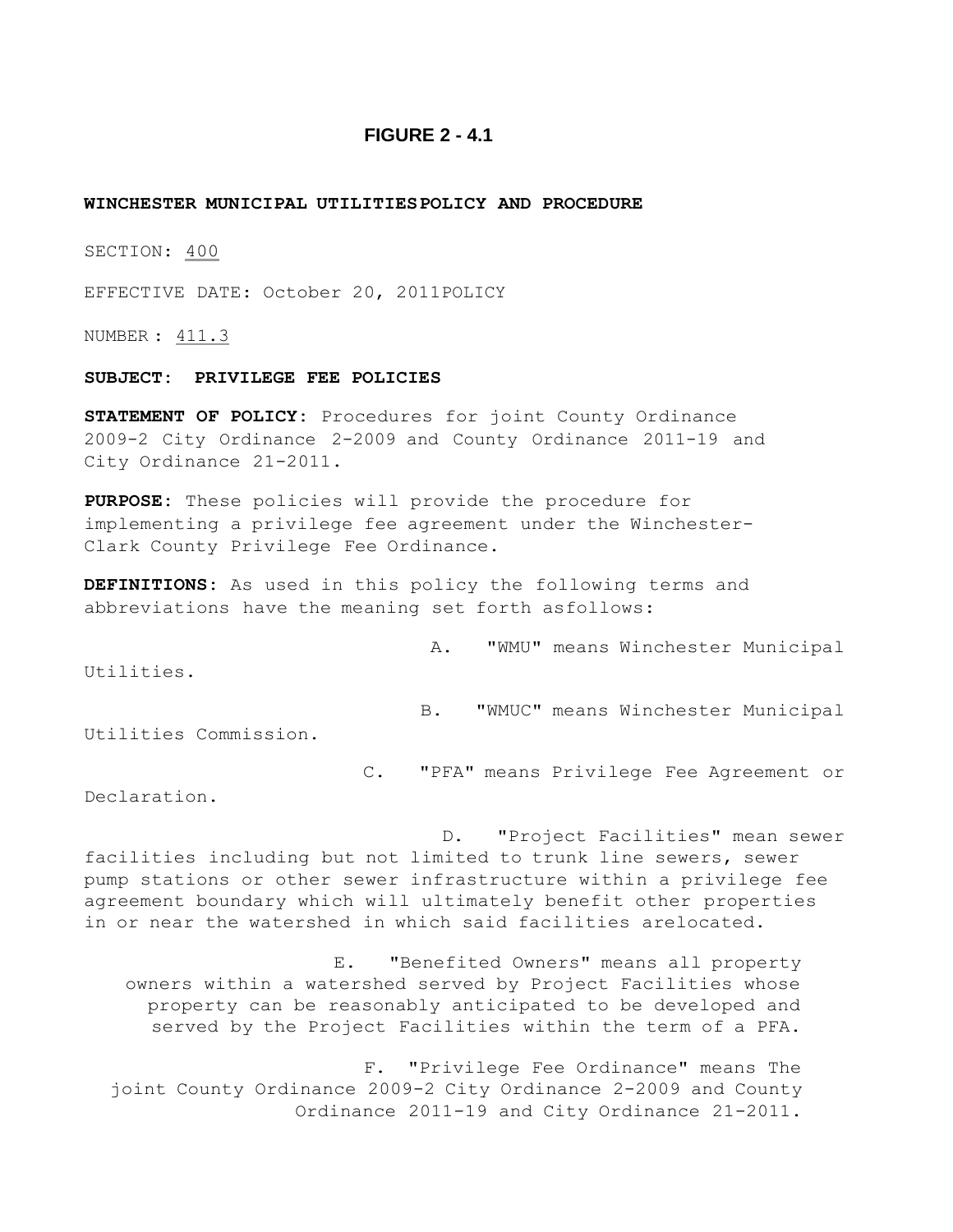G. "Participating Owners" means those persons who elect to participate in the initial construction of Project Facilities under a PFA and who will share in the shared costs for construction of the Project Facilities or those persons who elect later to connect to the Project Facilities and pay their prorata share of the shared costs upon connection to the Project Facilities . To participate in a PFA all persons or entities which have a legal title to the property must agree to include the property within the PFA.

H. "Non Participating Owner" means all persons owning land within an area covered by a PFA who do not elect to become Participating Owners.

I. "Applicant" means any person or entity who desires to implement a PFA agreement within the service area of WMU. After approval of a PFA the Applicant shall become a Participating Owner.

1. **STATEMENT OF PROCEDURE:** Any person or entity desiring to implement a PFA pursuant to the Privilege Fee Ordinance shall comply with the procedures set forth in the ordinance and these policies.

2. **PROCEDURE FOR OBTAINING APPROVAL OF A PRIVILEGE FEE AGREEMENT:** Any person or entity desiring to implement a PFA within a service area of WMU shall follow the following procedures:

#### I . **PRELIMINARY CONSIDERATION BY WMUC:**

A. The Applicant shall present to the General Manager or Director of Operations at WMU a Preliminary Application for Approval of a Privilege Fee in the form and format attached as Appendix 1 hereto setting forth at a minimum the following information:

1. Name, address, and telephone number of

the Applicant.

2. A map showing the proposed PFA area with boundaries shown thereon. The map shall at a minimum show the land area and acreage to be affected and the proposed infrastructure which would be included within the proposed Project Facilities to be included within the PFA area.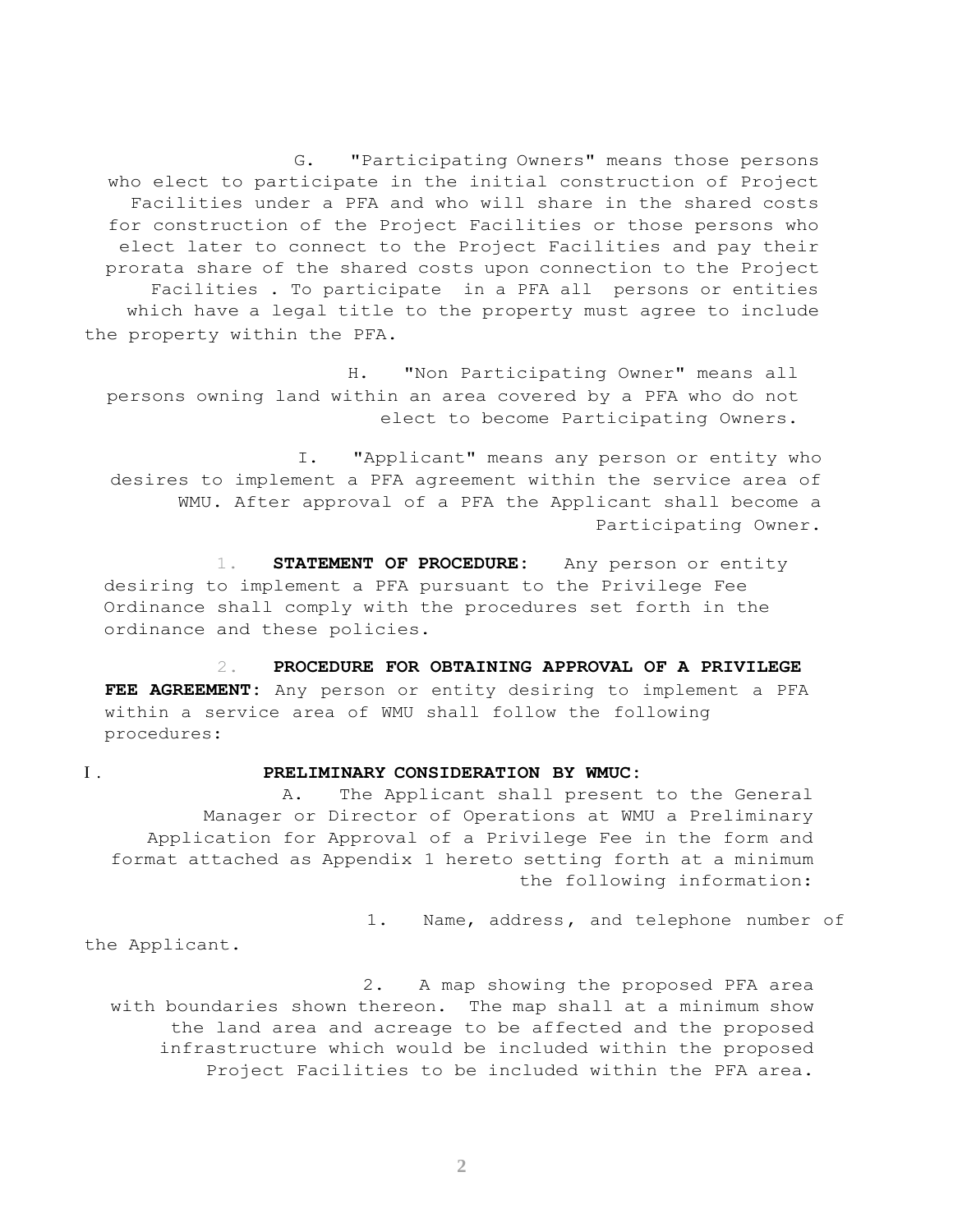3. Names , addresses , and telephone numbers of all Participating Owners.

4. The names, address, telephone number of the engineer employed by the Applicant to facilitate the design and approval of the PFA and design of the Project Facilities.

> 5. Preliminary estimate of the cost of the Project Facilities estimated by a licensed professional engineer.

6. A statement of whether the Project Facilities and PFA will be financed with a low interest government loan or grant funds and if so the rate of interest.

B. Upon receipt of a Preliminary Application for Approval of a PFA, WMU staff shall provide a copy thereof to the chief executive of the legislative body of the area in which the affected property is located and a copy to the Director of the Winchester Clark County Planning Commission which notice shall contain the date on which the WMUC shall consider the application which date shall be at least 30 days after such notice.

C. Upon receipt of a Preliminary Application for Approval of a PFA, WMU staff shall review the information provided and provide a recommendation to the WMU Commission concerning feasibility and desirability of the Applicant's proposal.

D. The WMU Commission shall in public session approve or disapprove the Preliminary Application for a Approval of a PFA and shall provide the applicant written notice of its action and provide the Applicant with written notice of its decision specifying it's reasons for such denial which shall not be arbritrary.

E. If the Preliminary Application for Approval of a PFA is not approved by the WMUC the Applicant may resubmit same at any time altering the proposal to take into consideration the reasons for rejection of the WMUC.

#### **II. SUBMISSION OF FINAL APPLICATION FOR A PRIVILEGE FEE AGREEMENT AND APPROVAL:**

A. If the WMU Commission gives approval to the Preliminary Application for Approval of a PFA, the Applicant may submit a Final Application for Approval of a PFA which shall include at a minimum the following: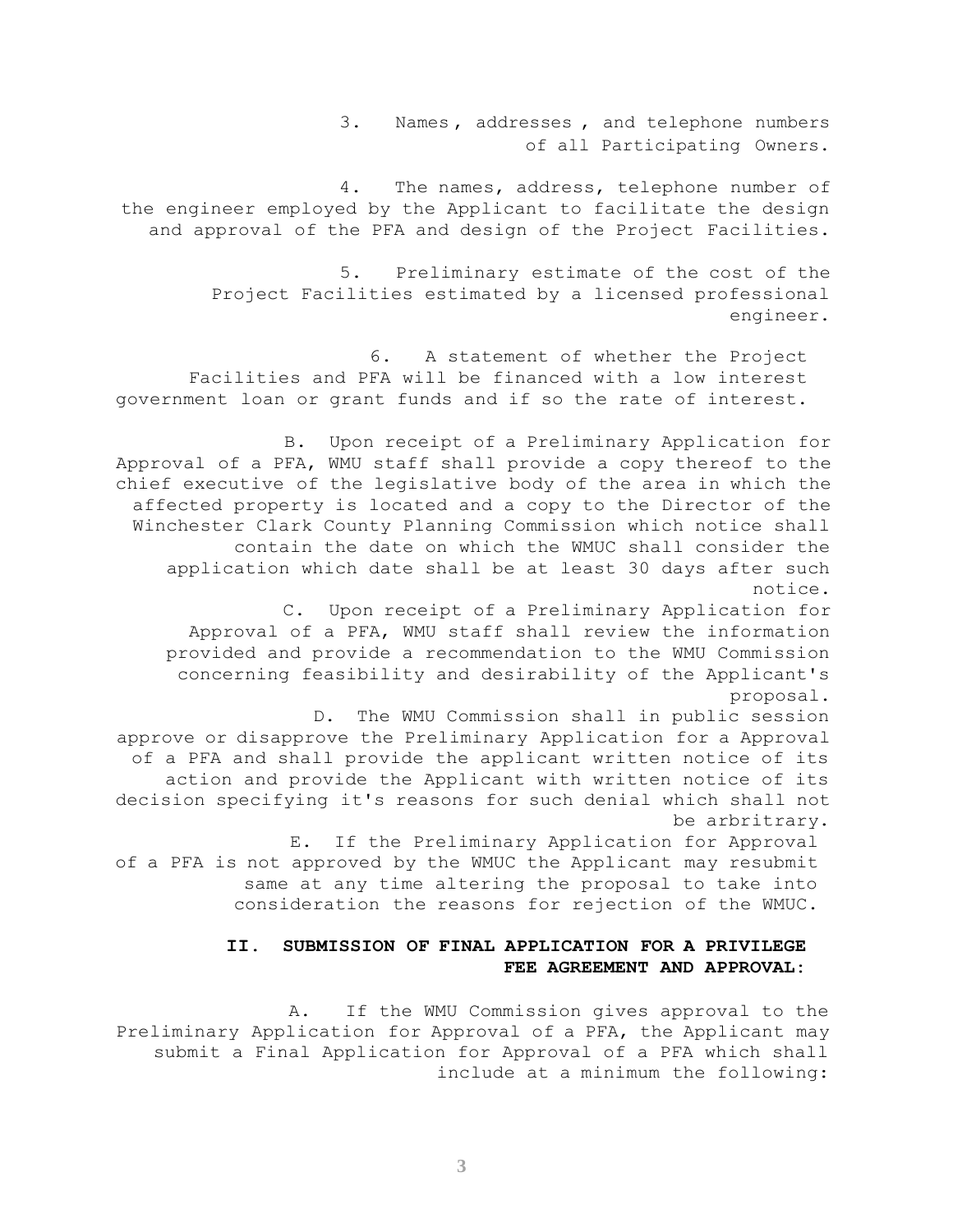1. The name, address, and telephone number

of the Applicant.

2. A proposed draft of the PFA which complies in all respects with the requirements of the Privilege Fee Ordinance and these regulations.

3. A detailed map showing the privilege fee area which would include at a minimum the following:

a. Detailed drawing of the entire privilege fee area showing property owners names, the boundaries of their property and the acreage of each tract within the area and a ledger which indicates the name of each property owner, the acreage owned by the property owner, the estimated cost of project facilities applicable to each property owner, and a total estimate of the cost and the location of the Project Facilities within the area. One or more privilege fee agreements may be included on one drawing and if such inclusion is made the drawing shall indicate the Project Facility's cost for each privilege fee regarding each Benefited Owner.

b. If more than one privilege fee is shown on one map, the Project Facilities for each privilege fee shall be color-coded.

c. All Project Facilities shall be shown on the map and labeled.

d. A table or attached list showing the names and addresses of all Benefited Owners.

e. Statement indicating the method of financing of the Project Facilities including the source of funds and the amount, if any, of low interest loans or grant funds associated with the financing. If low interest government loan funds are used the rate should be specified.

4. A detailed estimate of cost of the project facilities prepared by and certified by a licensed professional engineer.

#### B. **REVIEW OF PROPOSED FINAL PRIVILEGE FEE**

**APPLICATION AND AGREEMENT:** After submission of a final Application for Approval of a PFA, WMU staff shall review same and make recommendations to the WMU Commission concerning approval of same. WMU staff shall make every effort to assure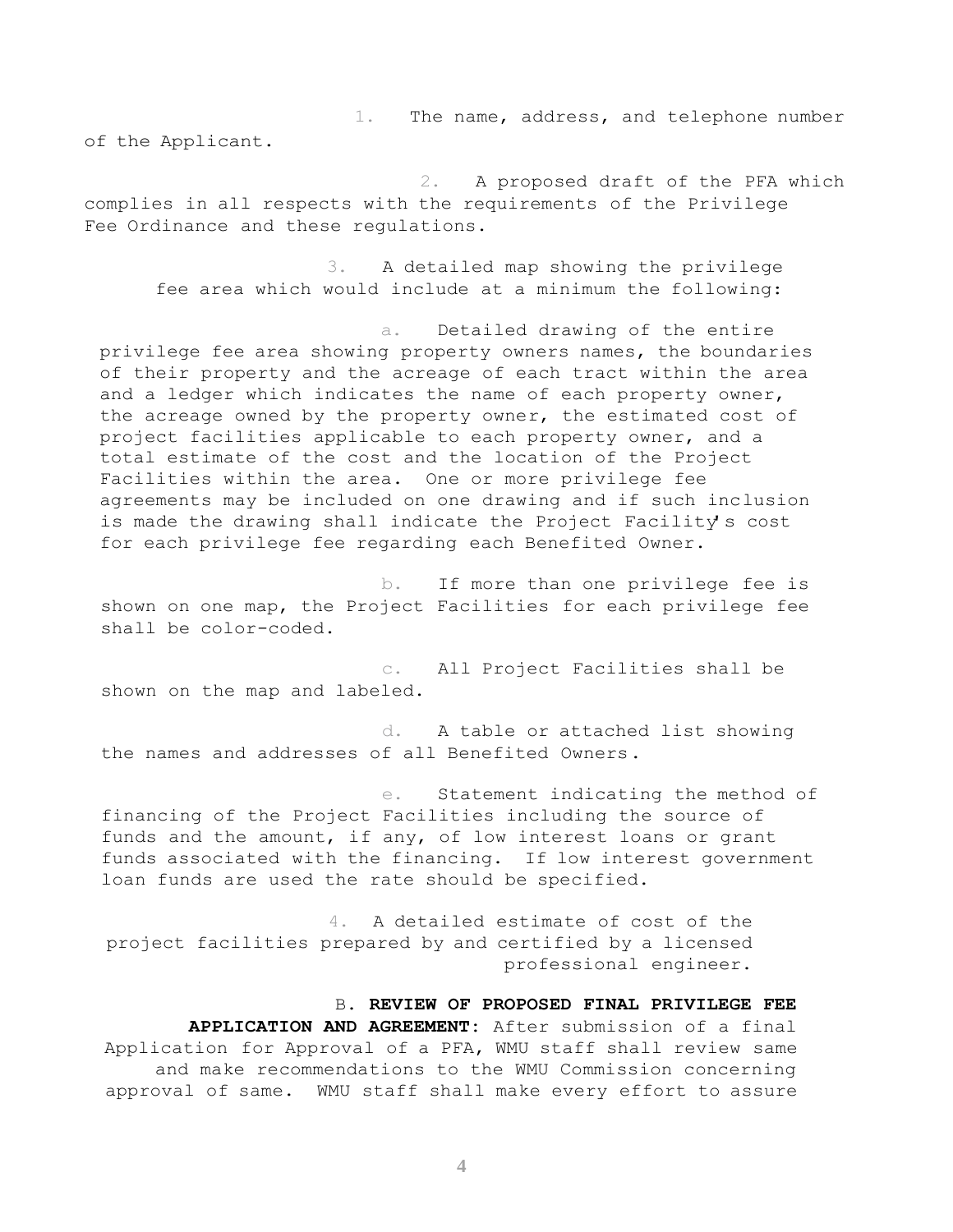that all property owners within the watershed served by the project facilities whose properties can be reasonably anticipated to developed and served by the Project Facilities within the term of the proposed PFA are included within the PFA.In making the determination of whether a particular owner will be benefited by the Project Facilities, WMU staff shall considerthe land use planning map and the urban planning areas specifiedin the current Winchester-Clark County Comprehensive Plan as a guide. Land in a 100-year flood plan shall be excluded from anyprivilege fee agreement and the acreage thereof shall not be included in the computation of the owner's portion of a privilege fee payment. In considering a PFA, the WMU staff shall review the interest rate proposed by the applicant using the following criteria:

1. Interests rates shall only be simple interest from the date of dedication of the Project Facilities to WMU for perpetual use and maintenance and interest charges shall not extend greater than 7 years.

2. The interest rate shall be a fixed rate not to exceed the coupon yield of the 30 year Treasury Bill as published by the Bloomberg on the date of the approval of the PFA. (hereinafter the "Fixed Rate"); provided however if the Project Facilities in the PFA are to be funded solely with grant funds, the finance charge to be included in such PFA shall be limited to a one time .5% administrative fee and such PFA obligations of the non-participating owners shall not otherwise bear an ongoing interest obligation and if a portion of the Project Facilities are paid for using a low interest loan (such as KIA) or grant funds the WMUC in its discretion may approve a reasonable "blended" rate which is lower than the Fixed Rate taking into consideration the proportionate part of the Project Facilities that are being funded by the low interest loan or grant in comparison with the total funds expended on the Project Facilities using the Fixed Rate as the financing cost of the remainder of the funds.

3. When grant funds are used to finance the Project Facilities, the WMUC shall at all times assure that all funds repaid under any grant funded PFA by non-participating Owners, shall be segregated and used and reinvested for sanitary sewer improvements in the same watershed where the grant funds were initially used.

C. **CONSIDERATION OF PRIVILEGE FEE BY WMU COMMISSION:** WMU staff shall make a recommendation to the WMUC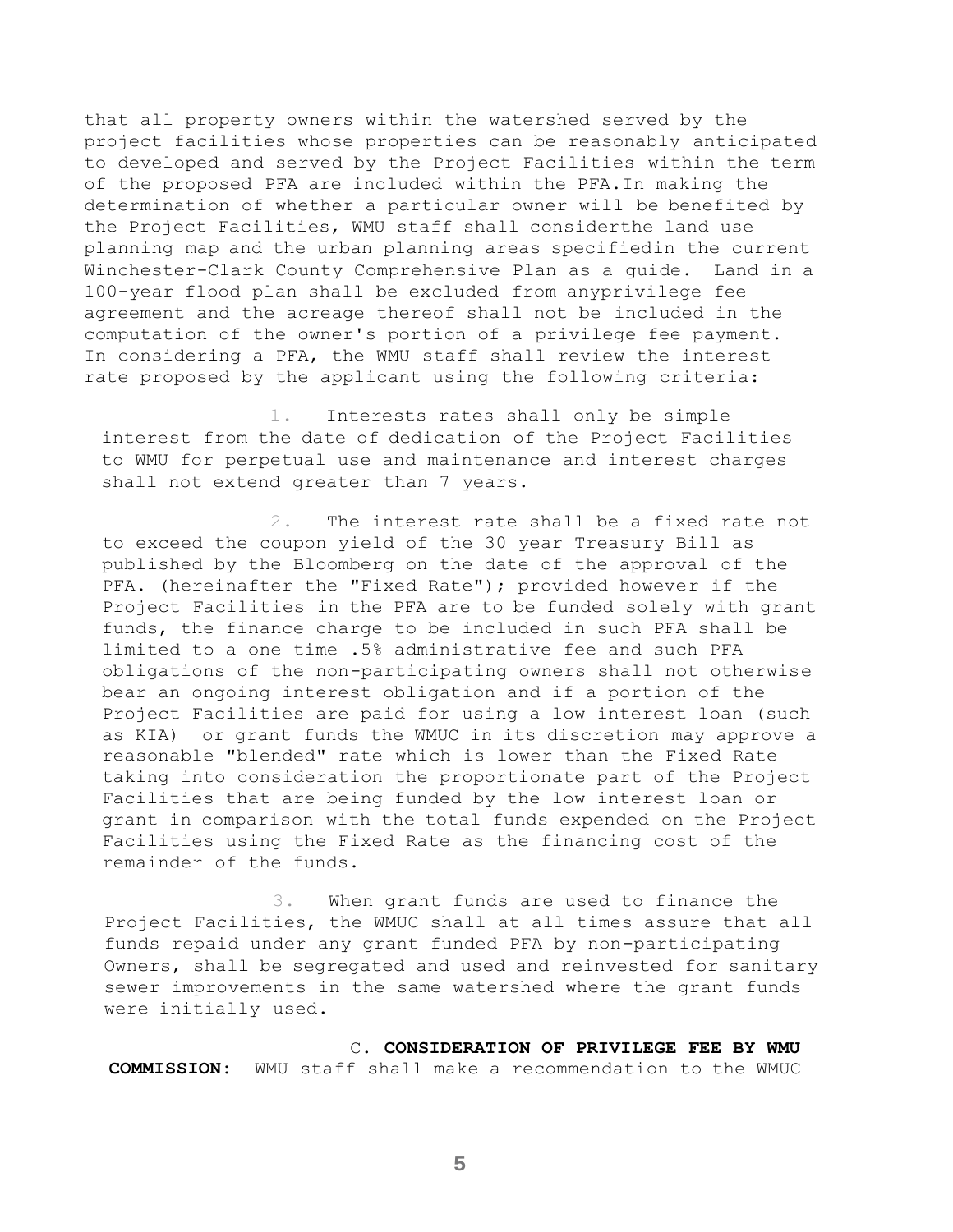whether to approve or deny the Final Application of Approval ofa PFA. WMU staff shall provide the Applicant with a copy of its recommendation and shall advise the Applicant of the time and date of the WMUC meeting 14 days in advance when the Applicants request will be considered. WMU staff shall also provide a copy of its report and such notice to the chief executive of the legislative body of the area in which the affected property is located and a copy to the Director of the Winchester Clark County Planning Commission at least 14 days in advance of such meeting.

Upon receipt of the notice set forth in paragraphC above the Applicant shall take the necessary action in order to comply with Section 3 b of the Privilege Fee Ordinance as follows:

1. The Applicant shall provide written notice by U. S. mail, first class postage prepaid, to all Benefited Property Owners offering said Benefited Property Owners the opportunity to participate as participating owners , said written notice to provide a description of the project, the method of financing, an illustration of how the estimated cost of the Project Facilities shall be shared by each property owner and the date of the meeting at WMU at which the PFA will be discussed which date shall be at least 14 days after the notice.

2. If prior to approval of a PFA a Benefited Owner or Owners shall indicate in writing to WMU that such Benefited Owner desires to become a Participating Owner under the PFA then the application for approval shall be amended to add such Benefited Owner as a Participating Owner.

3. On the date specified in the notice the WMUC shall hear comments from the public and consider the Application and proposed PFA in public session. In reviewing the PFA the WMUC shall ensure that the proposed PFA complies with all terms and conditions of this privilege fee policy as well as the terms and conditions of the Privilege Fee Ordinance. In addition the WMUC shall consider the detailed estimate of cost of the project facilities submitted by the applicant to assure that such costs are reasonable in light of costs of similar facilities and construction costs in the area. If the Final Application to Approve a Privilege Fee Agreement is approved the WMUC shall provide written notice to the Applicant who shall proceed to implement the PFA in accord with the ordinance. If the Final Application to Approve a PFA is not approved by the WMUC it shall give written notice to the applicant of such action

**6**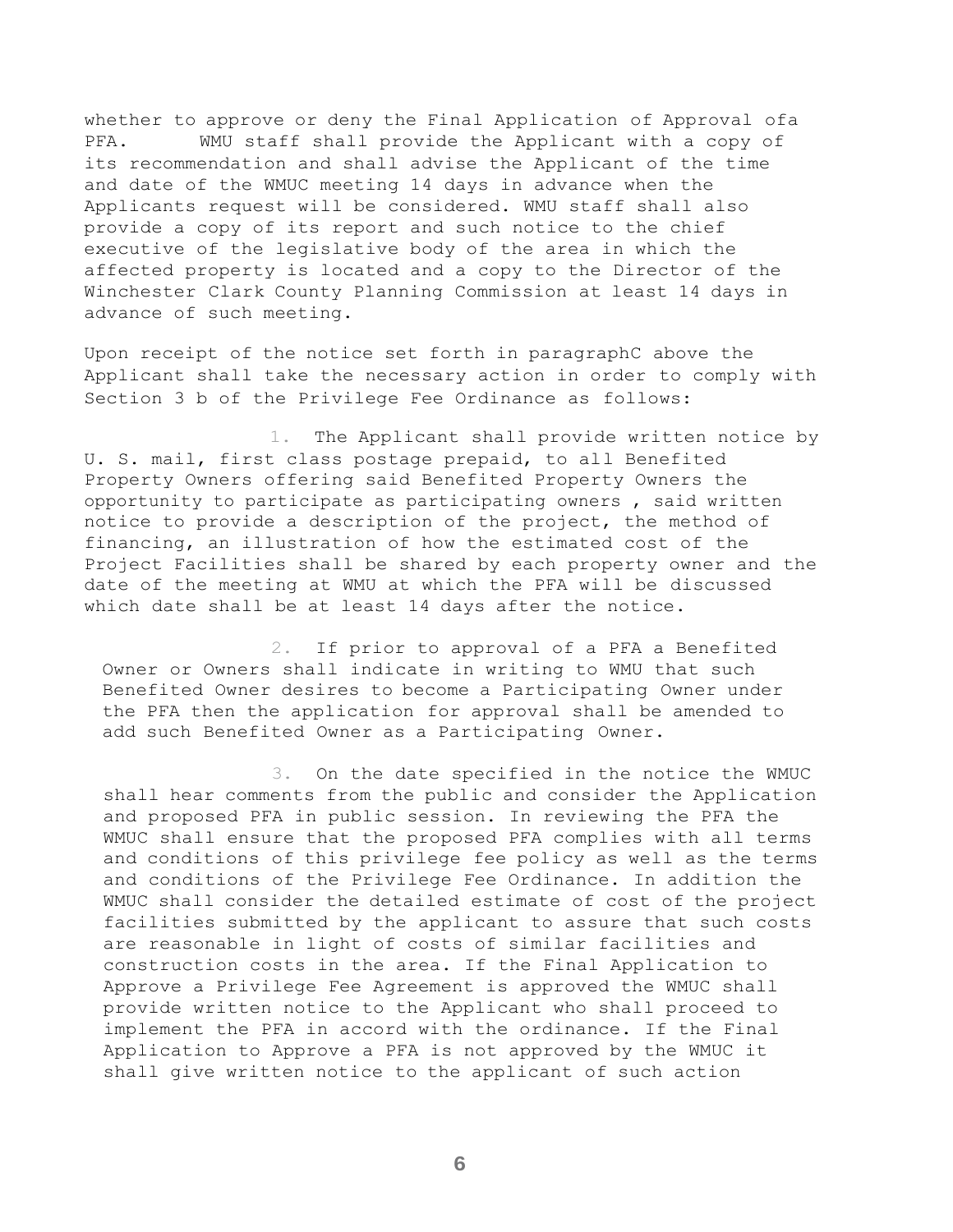specifying the reasons for such denial which shall not bearbitrary. 4. All Participating Owners shall share prorata

in the total costs incurred to implement the PFA and construct the Project Facilities. Each Participating Owner's share of the costs shall be equal to the fraction the numerator of which is the acreage each Participating Owner owns and the denominator is the total acreage owned by all Participating Owners at the time each new Participating Owner is added. The initial Participating Owners shall pay said costs as they are incurred.

5. If the Final Application for Approval of a PFA is not approved by the WMUC the Applicant may resubmit same at any time altering the proposal to take into consideration the reasoning of the WMUC.

#### **III. ACTION BY WMU COMMISSION AFTER IMPLEMENTATION OF A PRIVILEGE FEE AGREEMENT**

## A. **REQUESTS FOR CONNECTION TO PRIVILEGE FEEPROJECT FACILITIES BY BENEFITED OWNERS**

1. If a person or entity who owns property within the watershed shown in the privilege fee area as presented on the map approved as a part of a PFA ("Benefited Owner") desires to connect to the Project Facilities such person shall provide WMU with a written request which shall contain the following:

a. The name, address, and telephone number of each benefited owner.

b. A legal description of the property they propose to connect to Project Facilities including a description of its present use, and planned use and a description of the total property owned by the benefited owner within the watershed covered by the PFA Such benefited owner may choose to include all or any part of the property he or she owns in the PFA.

c. An estimate of the desired capacity for the property proposed to be connected to the Project Facilities.

d. A check in the amount of \$300.00 as a deposit to cover the cost of the CPA for calculating the prorate share of costs to the Benefited Owner for the proposed connection to the Project Facilities. If the calculation cost is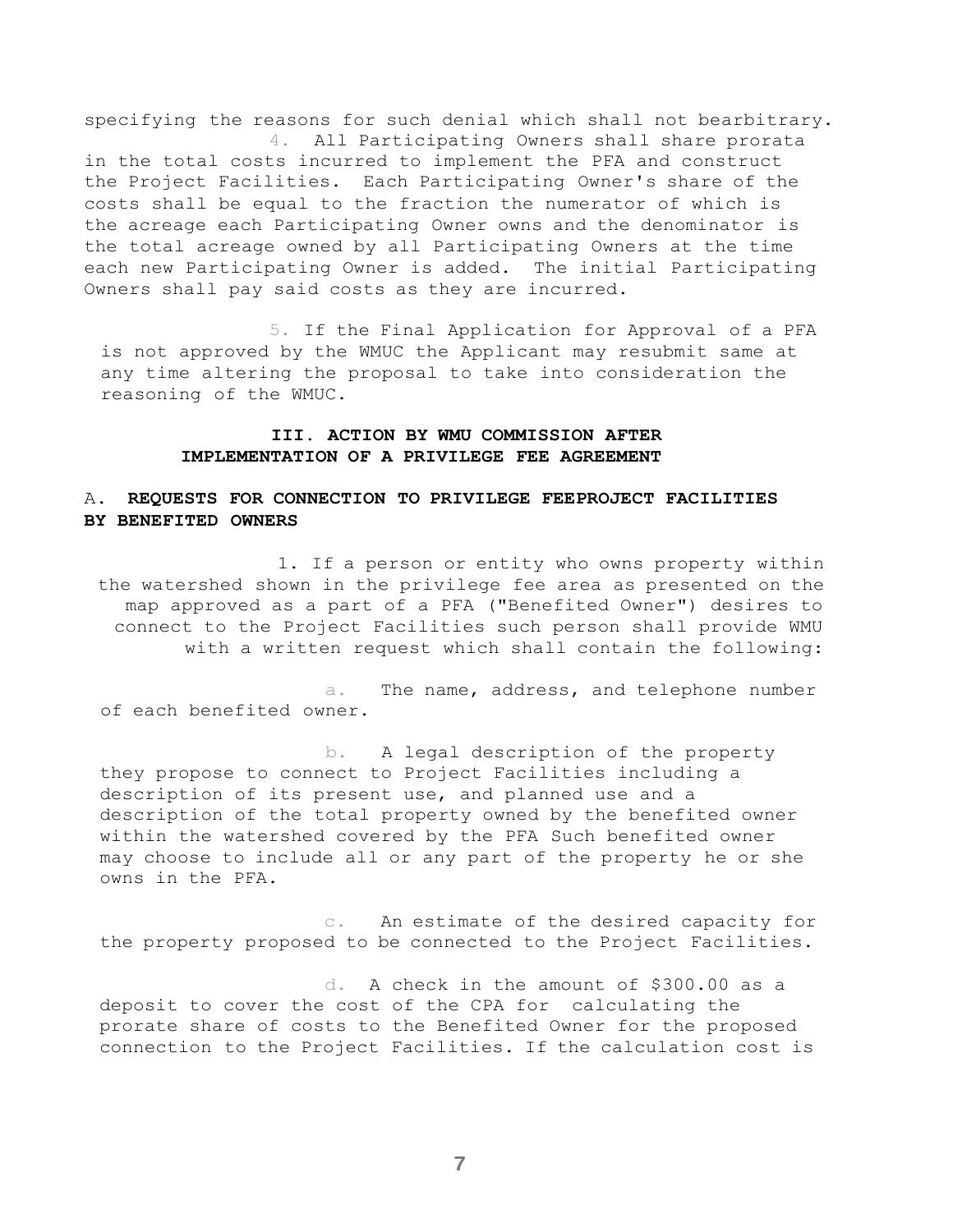less a refund shall be made to the applicant, and if the cost is more the applicant shall pay such excess cost.

All legal owners of the property proposed to be connected to the Project Facilities within a PFA must consent tothe participation in the PFA as a Benefited Owner.

2. Upon receipt of such request WMU shall notify all present Participating Owners of the request in writing and shall submit a request to the CPA who has been designated in the PFA to calculate the cost for the new Participating Owner prorata share of the Total Costs to join the PFA and connect to the Project Facilities in accord with the Privilege Fee Ordinance and these policies ("Connection Cost"). To calculate the Connection Cost the CPA shall first calculate total costs of implementing the PFA, constructing the Project Facilities and the interest accrued to date of proposed connection at the rate and for the duration specified in the Privilege Fee Ordinance ("Total Costs"). The CPA shall then calculate the Connection Cost by multiplying the Total costs by a fraction the numerator of which is the acreage owned by the proposed Participating Owner within the area covered by the PFA and the denominator of which is the total acreage owned by all Participating Owners within the area covered by the PFA at the time the proposed Participating Owner(s) is added.

3. WMU staff shall review the Connection Cost as calculated by the CPA and advise the proposed Participating Owner as well as all existing Participating Owners of same in writing. If WMU staff shall recommend acceptance of the calculation of the Connection Cost and the connection of the property owned by the proposed Participating Owner to the Project Facilities and the proposed Participating Owner indicates in writing that he desires to proceed to connect, the WMU staff shall present such request to the WMUC for consideration at its next regular public meeting with notice to all existing Participating Owners.

4. The WMUC shall consider the recommendation of staff and approve or disapprove of the proposed connection of the proposed Participating Owner' s property to the Project Facilities by vote in open session and provide written notice to such owner of its actions.

5. In accord with the Privilege Fee Ordinance the new Participating Owner shall pay to WMU the Connection Cost at the time the connection is made to the Project Facilities.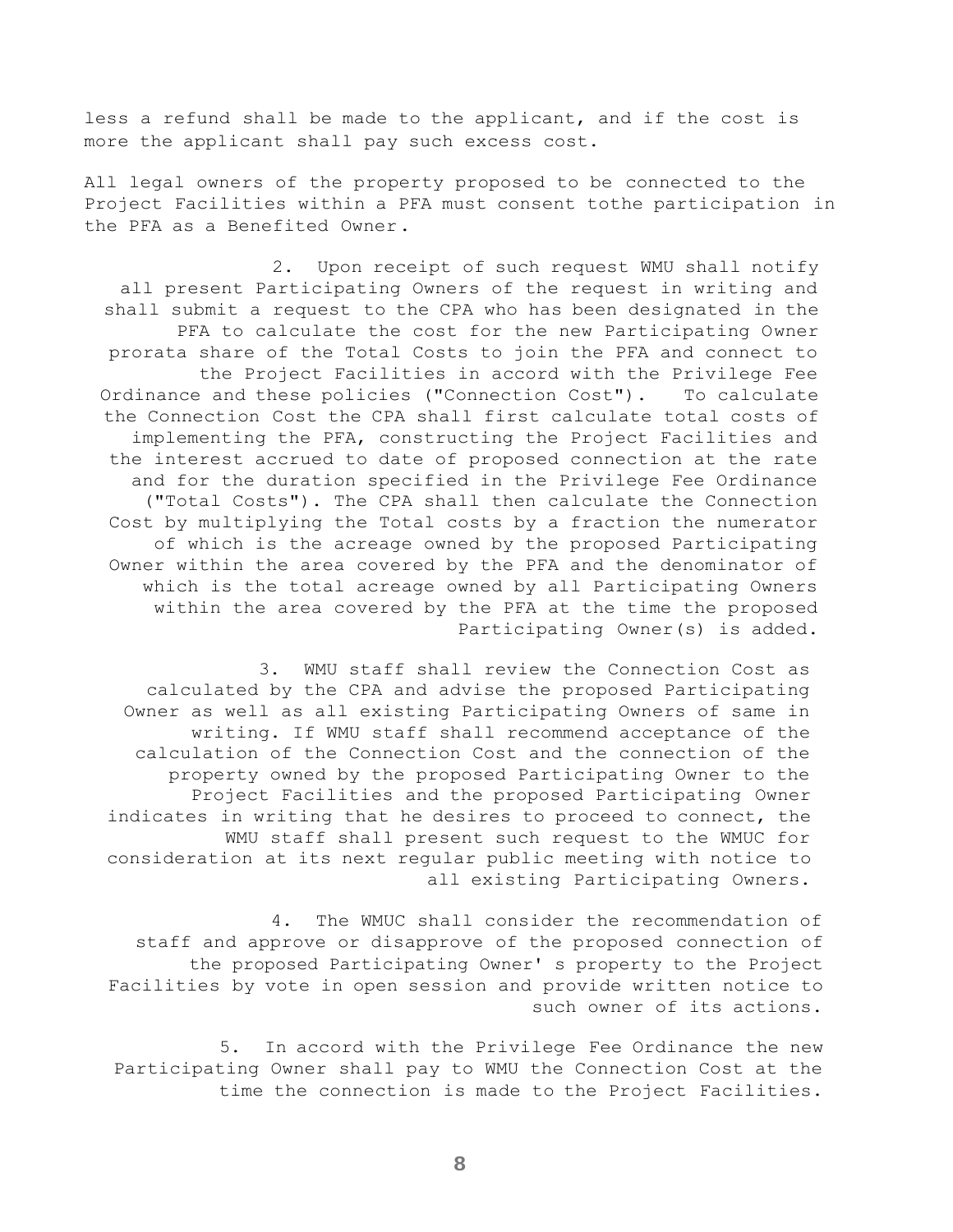6. WMU shall forthwith pay the Connection Costs to the Participating Owners prorata in accord with the Privilege Fee Ordinance based upon their prorate share of ownership of acreage in the watershed covered by the PFA.

#### **B.REQUESTS FOR CONNECTION TO PRIVILEGE FEE PROJECTFACILITIES BY PERSONS NOT DEEMED TO BE BENEFITED OWNERS:**

1. If any person who is not a Participating Owner or a Benefited Owner under any PFA desires to connect to a Project Facility contained within a PFA they shall make written application to the WMUC providing the following information :

a. Their name, address, and telephone

number.

b. A legal description of the property they propose to connect to Project Facilities including a description of its present use, and planned use.

c. An estimate of the desired capacity for their property proposed to be connected to the Project Facilities.

d. A check in the amount of \$300.00 as a deposit to cover the cost of the CPA for calculating the prorate share of cost to the proposed Participating Owner for the proposed connection to the Project Facilities. If the calculation cost is less a refund shall be made to the applicant, and if the cost is more the applicant shall pay such excess cost

2. Upon receipt of such request WMU shall notify all present Participating Owners of the request in writing. The WMU staff shall review said application and consider whether or not to recommend connection of such property owner's property to the Project Facilities within the PFA. In considering whether to allow such connection, the staff shall consider the scope and amount of capacity requested to be connected; the amount of capacity left in the Project Facilities to serve the Benefited Owners and the Participating owners, the length of time remaining in the PFA term and the likelihood that the public good would be served by the connection of the proposed property to the Project Facility. The WMU staff shall make a recommendation in writing as to whether the proposed property should be allowed to connect to the Project Facilities.